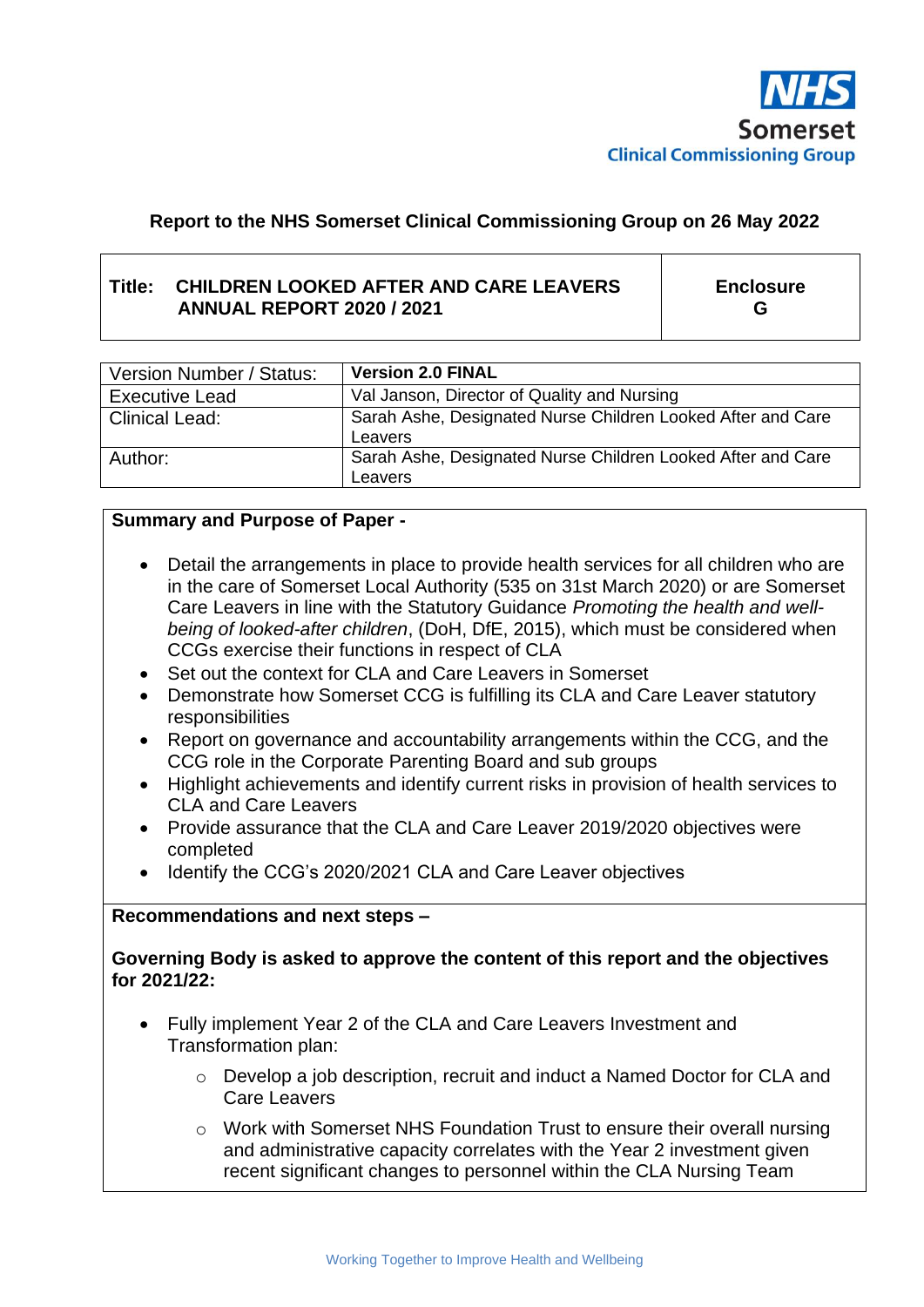- o Resolve and finalise commissioning issues in respect of system wide Agency Medical Advisor service
- Continue to work collaboratively with local Health Providers to ensure there is continuous quality and performance improvement in commissioned services delivery
- Work with Somerset NHS Foundation Trust and Somerset County Council to successfully implement and embed a Health based statutory health assessment booking system with the aim of improving the timeliness of health assessments and providing improved data in respect of performance
- Work with CCG Commissioners and Maternity Providers to facilitate the statutory provision of obstetric and neonatal information for children who become looked after and those with a care plan for adoption
- Finalise work with system partners to determine best use of additional CCG investment to improve the emotional and mental health of CLA and Care Leavers and develop an emotional and mental health pathway
- Continue work with system partners in respect of joint commissioning opportunities
- Continue work with Somerset NHS Foundation Trust to resolve cross charging issues for statutory health assessment work
- Continue to work collaboratively with Safeguarding Designates and wider Health and Social Care partners to ensure safeguarding is embedded in the Somerset Integrated Care System
- Continue to support the safeguarding training function of safeguarding Designates within the CCG, ensuring that CLA and Care Leavers has equal weight in any safeguarding training developed and delivered

| <b>Impact Assessments - key issues identified</b> |                                                                                                                                                                                                                                                                                                                                                                                                                                                                                                                                                                                                    |  |
|---------------------------------------------------|----------------------------------------------------------------------------------------------------------------------------------------------------------------------------------------------------------------------------------------------------------------------------------------------------------------------------------------------------------------------------------------------------------------------------------------------------------------------------------------------------------------------------------------------------------------------------------------------------|--|
| <b>Equality</b>                                   | Commissioning and delivery of high quality and accessible statutory health<br>services to meet the health needs of children and young people who are looked<br>after will ensure this vulnerable cohort will not be disadvantaged in comparison<br>with their non looked after peers. Improvements to service provision will<br>improve access to health services for all Somerset Children Looked After and<br>Care Leavers whether they are resident in or out of Somerset, also to CLA who<br>originate from other Local Authorities and CCGs but are resident in Somerset                      |  |
| Quality                                           | Understanding the quality of health services offered to CLA and Care Leavers is<br>a key function of the CCG's role. Embedded processes are now in place to<br>record key performance outcomes and work is ongoing with health providers<br>and multi agency partners to further develop this work. The Health Activity and<br>Performance dashboard is also provided on a monthly basis by health providers<br>and scrutinised by the Designated Nurse. Work is also ongoing regionally to<br>ensure care providers are also delivering high quality and safe care and support<br>to Somerset CLA |  |
| <b>Safeguarding</b>                               | Providing safe and protective homes for children and young people who have<br>been subject ot or at risk of abuse and neglect is a key driver of statutory<br>safeguarding policy. Ensuring this group of children and young people have<br>access to responsive and effective health services that recognise their needs as<br>Children Looked After and Care Leavers is a statutory function of the CCG.                                                                                                                                                                                         |  |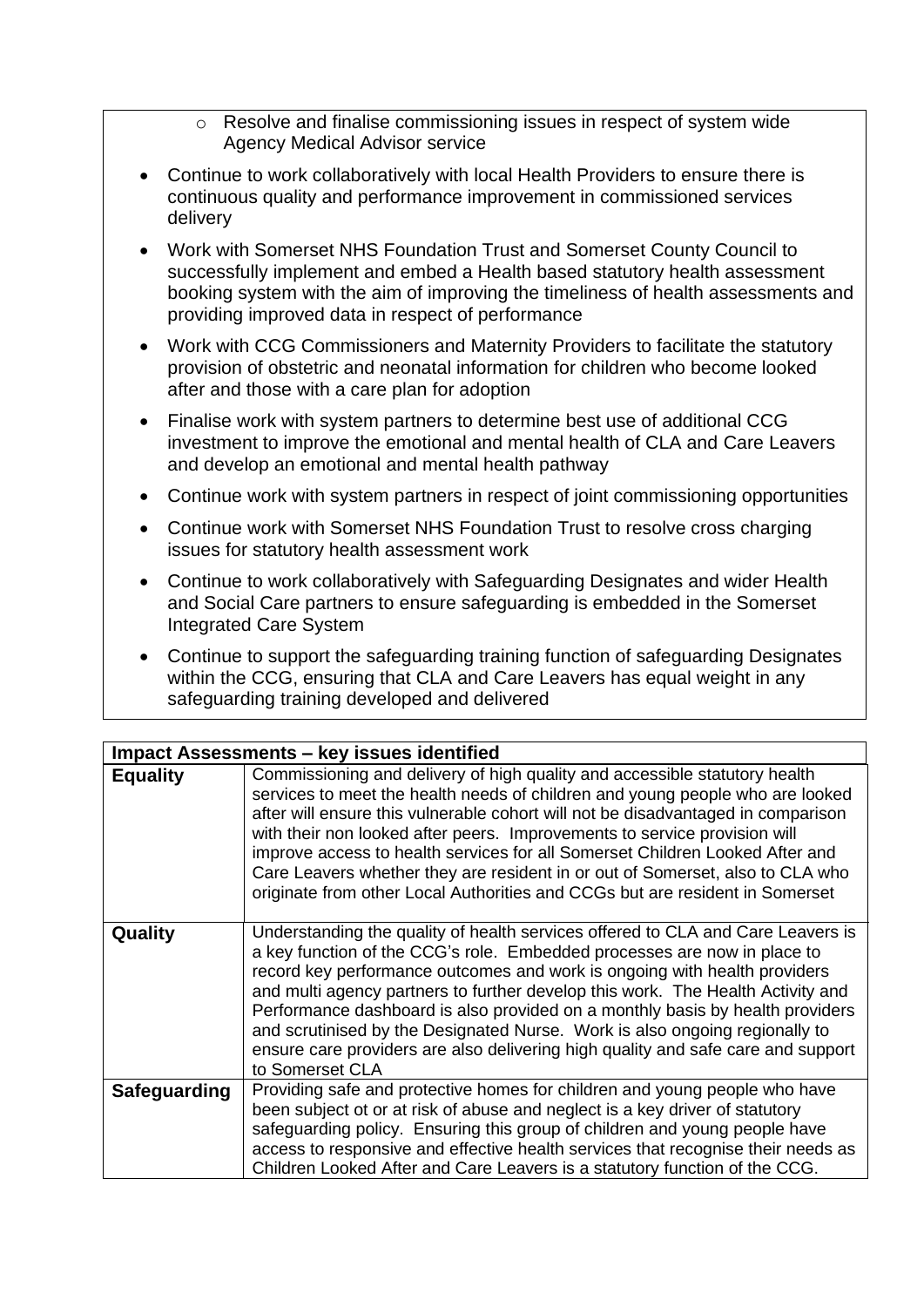| <b>Privacy</b>                        | Information sharing processes are already established; there are no breaches of<br>privacy expected.                                                                                                                                                                                                                                                                                                                                                                                                                                                                                                                                             |                 |                         |                 |
|---------------------------------------|--------------------------------------------------------------------------------------------------------------------------------------------------------------------------------------------------------------------------------------------------------------------------------------------------------------------------------------------------------------------------------------------------------------------------------------------------------------------------------------------------------------------------------------------------------------------------------------------------------------------------------------------------|-----------------|-------------------------|-----------------|
| <b>Engagement</b>                     | Meeting the health needs of Somerset CLA and Care Leavers is a shared<br>responsibility. Somerset CCG works closely with its Providers, (Somerset NHS<br>Foundation Trust and Yeovil District Hospital NHS Foundation Trust), Somerset<br>County Council, NHS England, service users and other key partners to ensure<br>Looked After Children and Care Leavers have timely access to high quality<br>health care, as and when they need it. The Corporate Parenting Board includes<br>a number of CLA and Care Leaver representatives and the author of this report<br>also engages with the Somerset In Care and Somerset Care Leavers Council |                 |                         |                 |
| <b>Financial /</b><br><b>Resource</b> | In April 2019 the CCGs total spend on CLA and Care Leavers Health Services<br>was £271,869                                                                                                                                                                                                                                                                                                                                                                                                                                                                                                                                                       |                 |                         |                 |
|                                       | In February 2020 the CCG agreed an investment and transformation plan<br>phased over three years as follows:<br>$\circ$ Year 1 - £165687<br>$\circ$ Year 2 - £95,649<br>$\circ$ Year 3 - £72,898<br>At the end of Year 3 the CCGs total spend on CLA and Care Leaver Health<br>Services will be £606,103                                                                                                                                                                                                                                                                                                                                         |                 |                         |                 |
| Governance<br>or Legal                | The provision of healthcare to CLA and Care leavers are governed by the<br>following legislation and statutory guidance:                                                                                                                                                                                                                                                                                                                                                                                                                                                                                                                         |                 |                         |                 |
|                                       | Children Act 1989<br>Children Act 2004<br>Statutory Guidance: Promoting the health and well-being of looked-after<br>children, (DfE, DoH 2015)<br>Intercollegiate Role Framework: Looked after children: knowledge, skills and<br>competences for health care staff, (RCPCH, 2020)<br>Care Planning, Placement and Case Review (England) Regulations (2010)<br><b>Statutory Guidance on Adoption 2013</b><br>Adoption Agency Regulations for England, 2005<br>The Children and Families Act 2014<br>The Children and Social Work Act 2017<br>Working Together to Safeguard Children 2018                                                         |                 |                         |                 |
| <b>Sustainability</b>                 | Supporting Somerset's most vulnerable children to achieve improved outcomes<br>also limits the likelihood of their reliance on healthcare in the future                                                                                                                                                                                                                                                                                                                                                                                                                                                                                          |                 |                         |                 |
| <b>Risk</b><br><b>Description</b>     | Gaps in the timeliness of health services for CLA are documented on the CCG<br>Corporate Risk Register, risk number 318.<br>Gaps in the capacity of the Somerset Medical Advisor for Adoption service are<br>documents on the CCG Directorate Risk Register, risk number 436                                                                                                                                                                                                                                                                                                                                                                     |                 |                         |                 |
|                                       | Both risks are currently rated 15 as at 31.08.2021                                                                                                                                                                                                                                                                                                                                                                                                                                                                                                                                                                                               |                 |                         |                 |
| <b>Risk Rating</b>                    | Consequence<br>3                                                                                                                                                                                                                                                                                                                                                                                                                                                                                                                                                                                                                                 | Likelihood<br>5 | <b>RAG Rating</b><br>15 | <b>GBAF Ref</b> |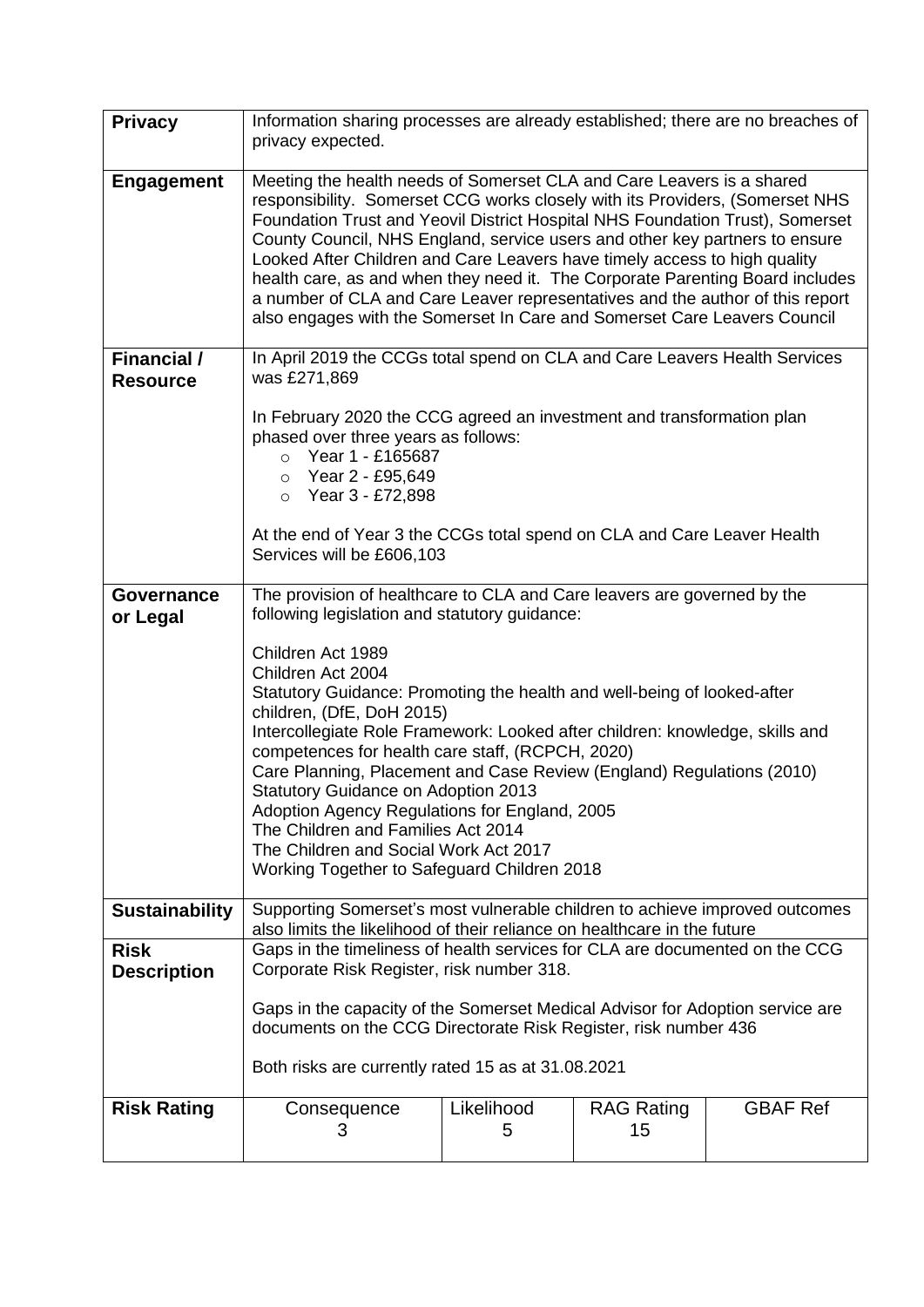

# **CHILDREN LOOKED AFTER AND CARE LEAVERS ANNUAL REPORT 2020 / 2021**

**August 2021**

Working Together to Improve Health and Wellbeing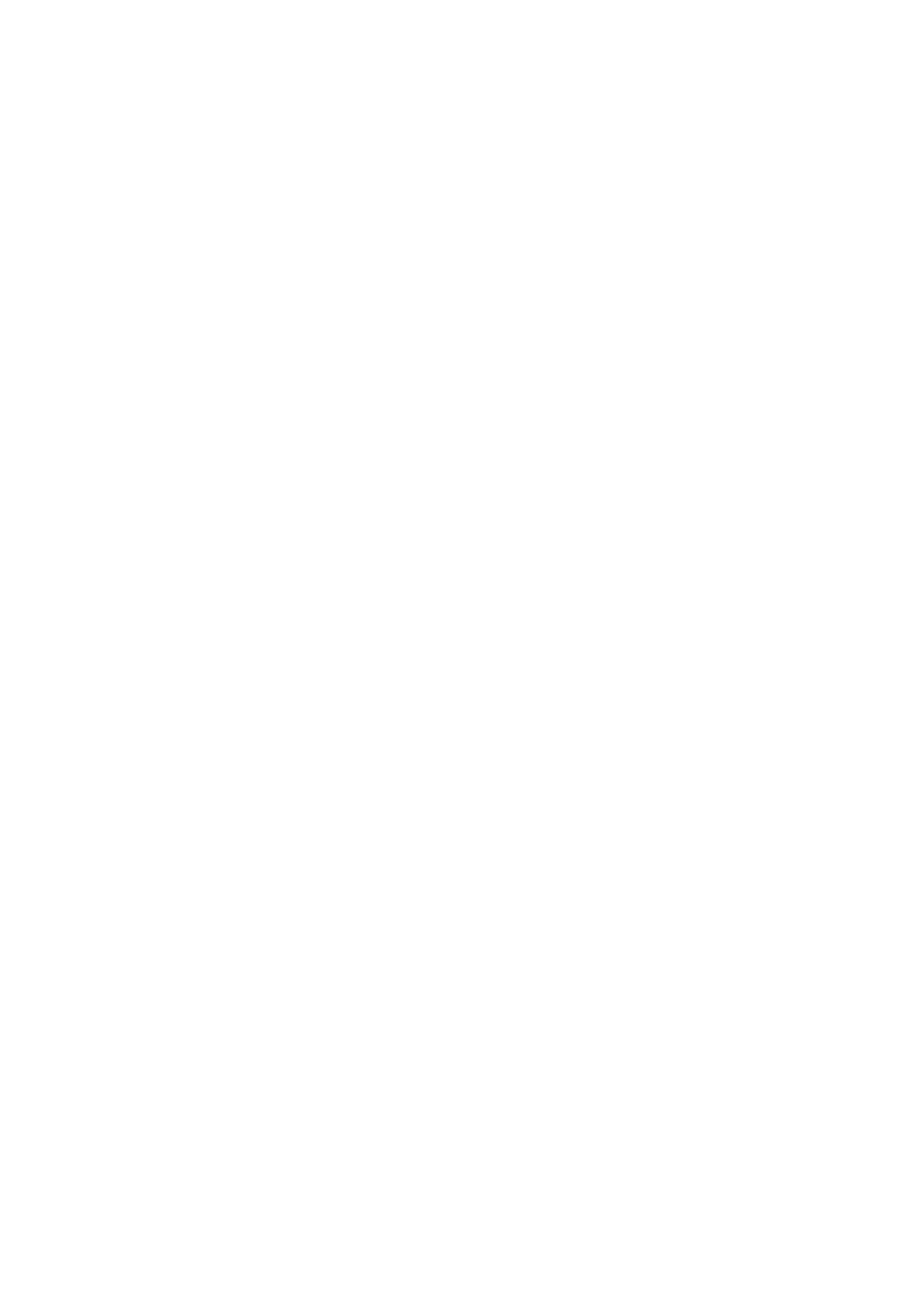### **CHILDREN LOOKED AFTER AND CARE LEAVERS ANNUAL REPORT 2020 / 2021**

### **CONTENTS**

#### **Page**

| 1            |                                                                                                                         | $\mathbf{2}$                       |
|--------------|-------------------------------------------------------------------------------------------------------------------------|------------------------------------|
| $\mathbf{2}$ |                                                                                                                         | $\mathbf{2}$                       |
| 3            |                                                                                                                         | 3                                  |
| 4            |                                                                                                                         | 3                                  |
| 5            | CHILDREN LOOKED AFTER (CLA) AND CARE LEAVERS                                                                            | 4<br>4<br>6<br>6<br>$\overline{7}$ |
| 6            | GOVERNANCE AND STATUTORY ARRANGEMENTS                                                                                   | 8                                  |
| 7            | SOMERSET CORPORATE PARENTING BOARD                                                                                      | 9<br>10                            |
| 8            | <b>MONITORING ACTIVITY AND PERFORMANCE OF SOMERSET</b><br>Children Looked After and Care Leavers element of contractual | 11<br>11<br>12<br>13               |
| 9            |                                                                                                                         | 16                                 |
| 10           |                                                                                                                         | 18                                 |
|              |                                                                                                                         | 19                                 |
| 12           |                                                                                                                         | 20                                 |
|              |                                                                                                                         | 21                                 |
|              |                                                                                                                         | 22                                 |
| 15           | <b>APPENDICES</b>                                                                                                       | 22<br>$22 \,$                      |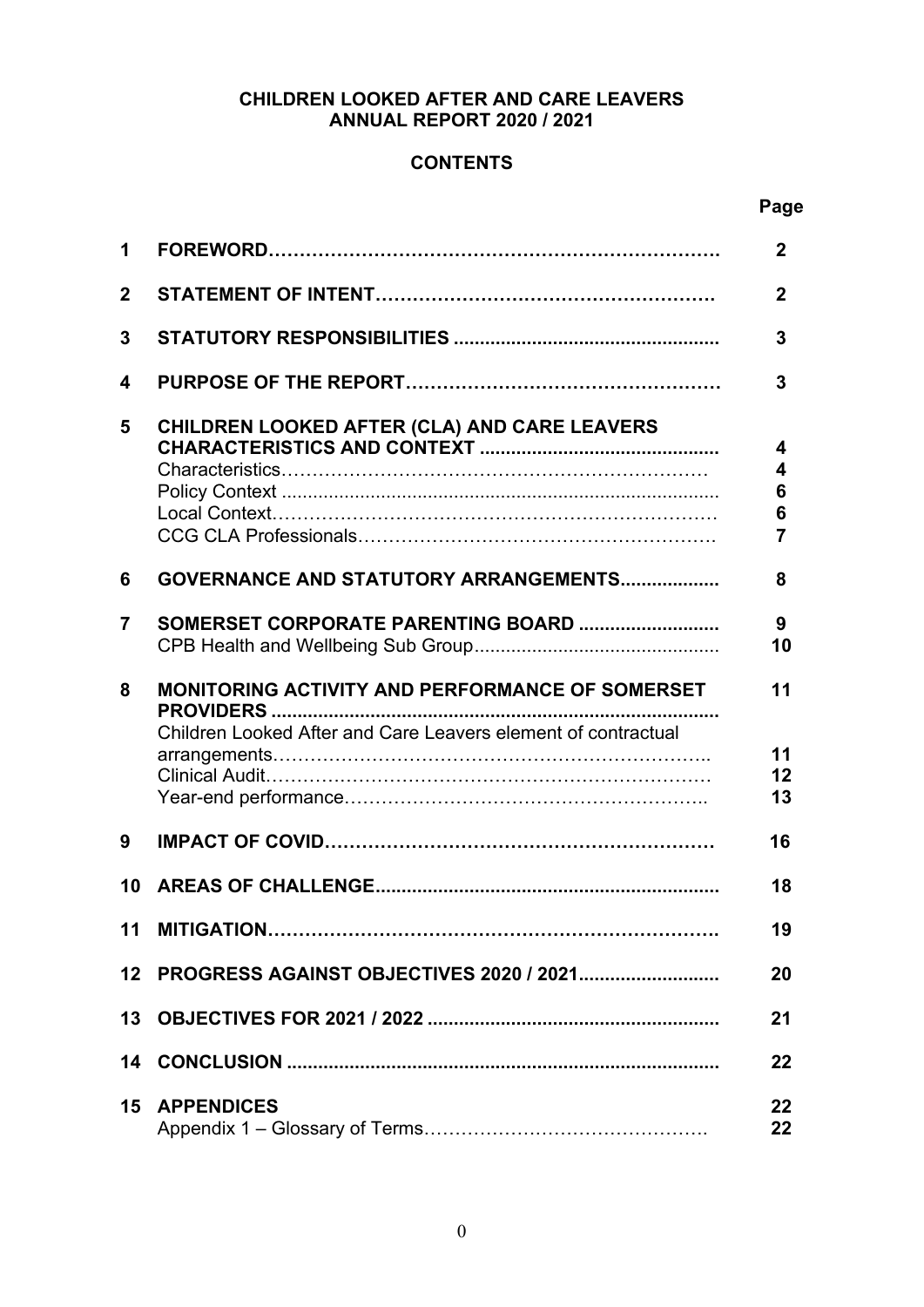| <b>Author</b>                 | Sarah Ashe                                  |
|-------------------------------|---------------------------------------------|
| Developed in conjunction with | Dr Carol Smith                              |
| <b>Roles</b>                  | Designated Professionals for Children       |
|                               | <b>Looked After and Care Leavers</b>        |
| <b>Sponsor</b>                | Val Janson                                  |
| <b>Role</b>                   | Director of Quality and Nursing / Executive |
|                               | Lead for Safeguarding                       |
| <b>Date</b>                   | August 2021                                 |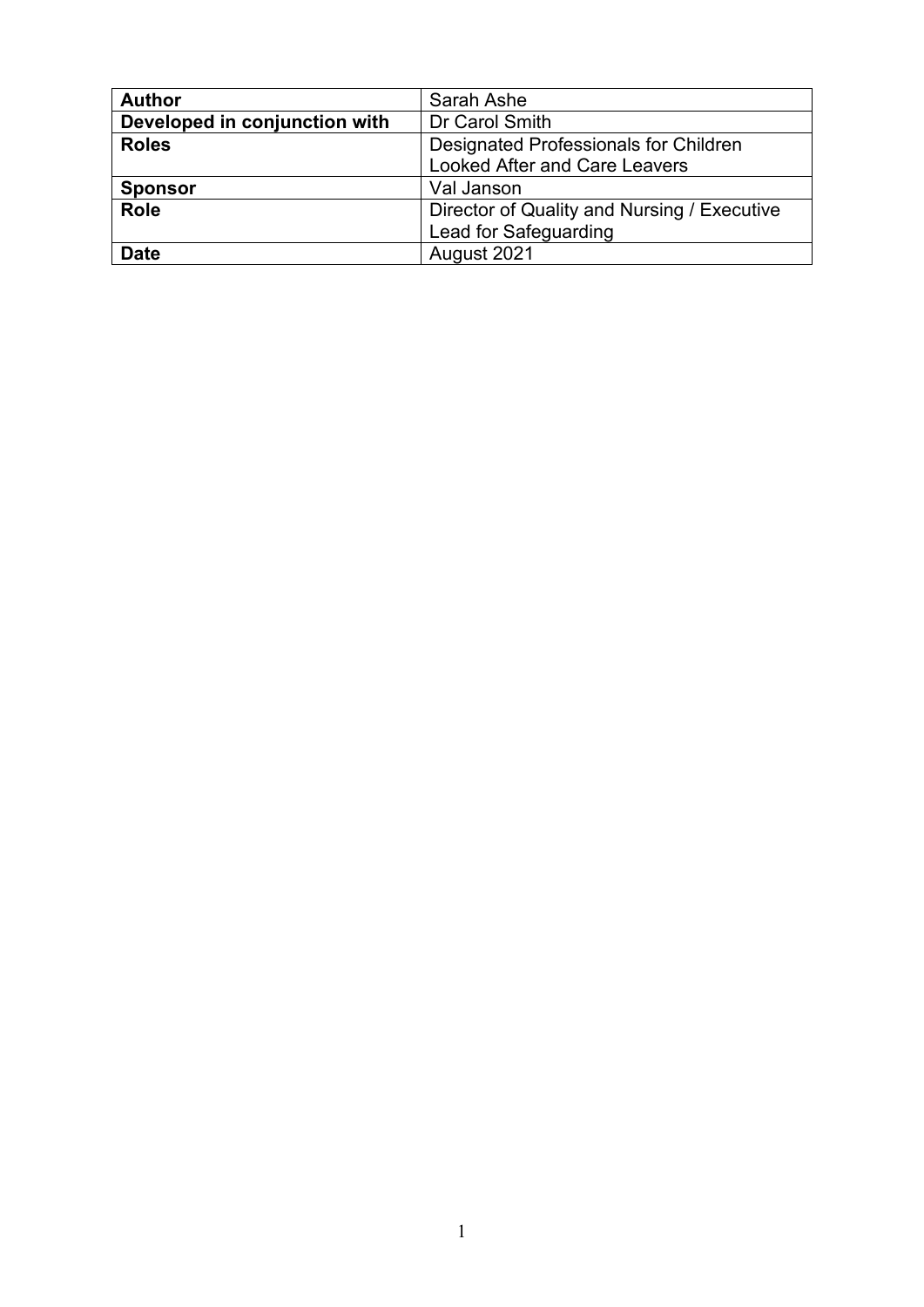# **1 FOREWORD**

- 1.1 This is the second annual Children Looked After and Care Leavers Report for Somerset Clinical Commissioning Group covering April 2020 – March 2021. This is a public report which sets out the work of the CCG in relation to Children Looked After, (CLA), and Care Leavers, as lead commissioner for healthcare services within Somerset and as a member of the Somerset Corporate Parenting Board. The report forms part of Somerset CCGs assurance arrangements, in relation to Looked After Children, Care Leavers and wider Safeguarding Children arrangements.
- 1.2 Under the Children Act 1989, a child is looked after by a Local Authority if he or she falls into one of the following:
	- is provided with accommodation, for a continuous period of more than 24 hours (Children Act 1989, Section 20 and 21)
	- is subject to a care order (Children Act 1989, Part IV), or
	- is subject to a placement order
- 1.3 Wherever possible, the Local Authority, Somerset County Council will work in partnership with parents to ensure children and young people who become CLA retain strong links with their families and many eventually return home. A child will cease being Looked After by the Local Authority when they are adopted, return home or reach the age of 18 years.
- 1.4 Care Leavers are those children who have previously been Looked After by the Local Authority and are now being supported to live independently. Following the publication of the Children and Social Care Act, (2017), Local Authority responsibility for Care Leavers changed from 18-21 years to an age range of 18 to 25 years, enabling Care Leavers to request support up to the age of 25, regardless of whether or not they are in education.

### **2 STATEMENT OF INTENT**

2.1 NHS Somerset Clinical Commissioning Group and our system partners are committed to improving health outcomes for Looked After Children and Care Leavers and we will do this by ensuring we commission and provide high quality, responsive services. In order to achieve this NHS Somerset CCG will continue to work closely with its Providers, (Somerset NHS Foundation Trust and Yeovil District Hospital NHS Foundation Trust), Somerset County Council, NHS England, service users and other key partners to ensure Looked After Children and Care Leavers have timely access to high quality health care, as and when they need it. We will ensure robust management of the action plan to improve performance and outcomes, and are actively working with our partners to ensure service redesign is effective at improving performance and outcomes; specifically we are looking at ensuring we have enough paediatrician time to carry out timely and effective assessments, both for initial assessments and adoption medicals.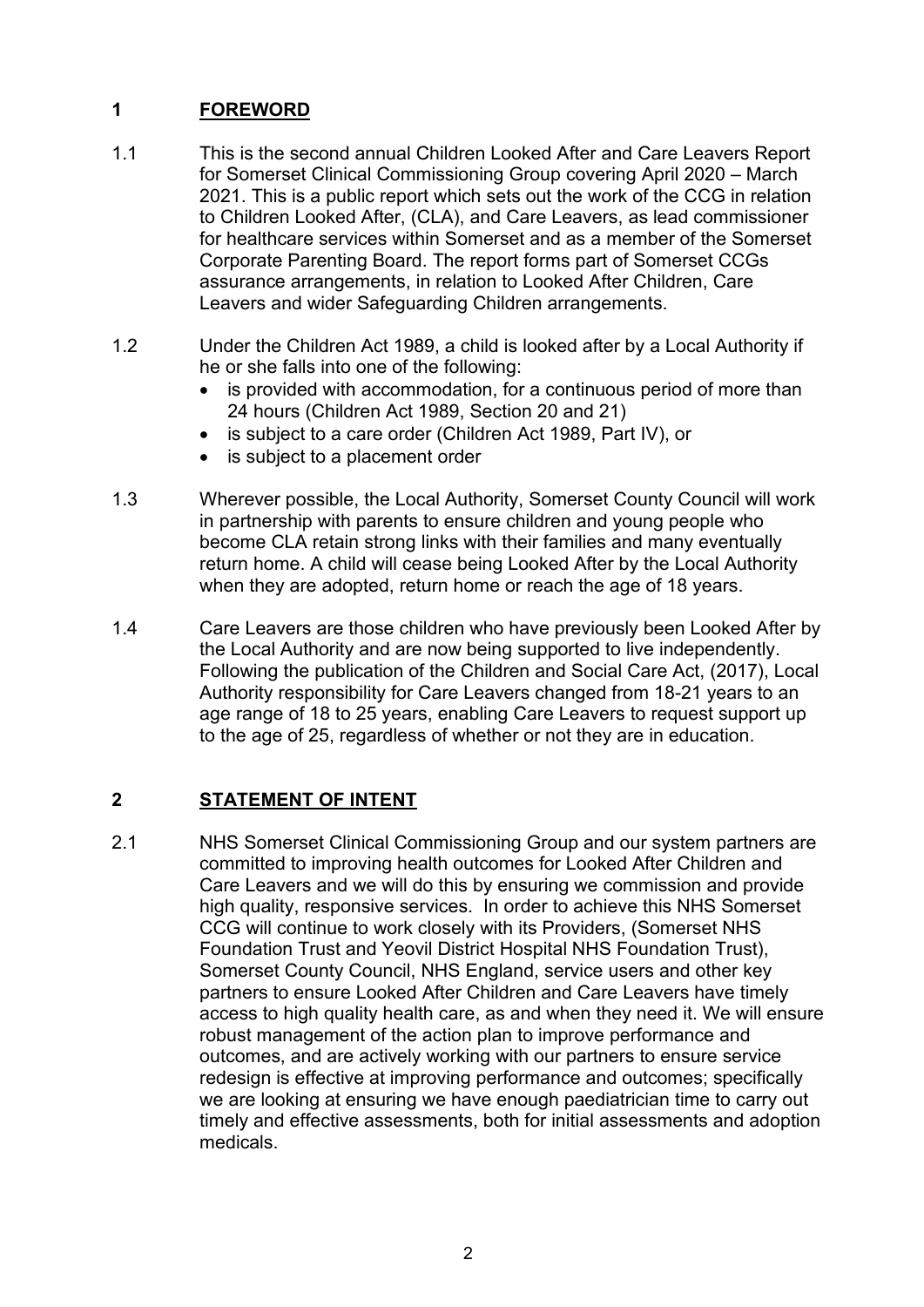### **3 STATUTORY RESPONSIBILITIES**

- 3.1 NHS Somerset CCG is the Responsible Commissioner for health services provided to Somerset Looked After Children whether they are resident within Somerset or outside. The Statutory Guidance *Promoting the health and well-being of looked-after children*, (DoH, DfE, 2015), must be considered when CCGs exercise their functions in respect of CLA
- 3.2 CCGs must cooperate with Local Authorities to ensure health assessments are undertaken and support and services are provided to CLA without undue delay
- 3.3 CCGs must ensure that any changes in healthcare provider due to CLA placement move do not disrupt the objective of providing high quality, timely care for the child
- 3.4 CCGs must ensure that plans are in place to enable children leaving care to continue to obtain the healthcare they need
- 3.5 Somerset CCG gains assurance that its healthcare services to CLA meet the standards laid down in the Statutory Guidance by ensuring that high quality Statutory Initial and Review Health Assessments and associated Health Care Plans are delivered to CLA and Care Leavers in a timely way. Similarly robust performance monitoring of CLA access to dental services and immunisation rates and completed Strengths and Difficulties Questionnaires, (SDQs), provide assurance that CLA health needs are identified and met

### **4 PURPOSE OF THE REPORT**

- 4.1 This Children Looked After and Care Leavers annual report covers the period 1<sup>st</sup> April 2020 to 31<sup>st</sup> March 2021.
- 4.2 The report will inform the Somerset Clinical Commissioning Group (CCG) Governing Body of the arrangements in place for all children who are in the care of Somerset County Council, (529 on 31<sup>st</sup> March 2021 compared to 535 on 31<sup>st</sup> March 2020) or are Somerset Care Leavers.
- 4.3 The report is an updated overview and summary of the previous CCG Annual Report and will:
	- update the context for CLA and Care Leavers in Somerset
	- provide an overview of the arrangements in place to provide health services to CLA and Care Leavers in Somerset
	- demonstrate how Somerset CCG is fulfilling its CLA and Care Leaver statutory responsibilities
	- report on governance and accountability arrangements within the CCG, and the CCG role in the Corporate Parenting Board and sub groups
	- highlight achievements and identify current risks in provision of health services to CLA and Care Leavers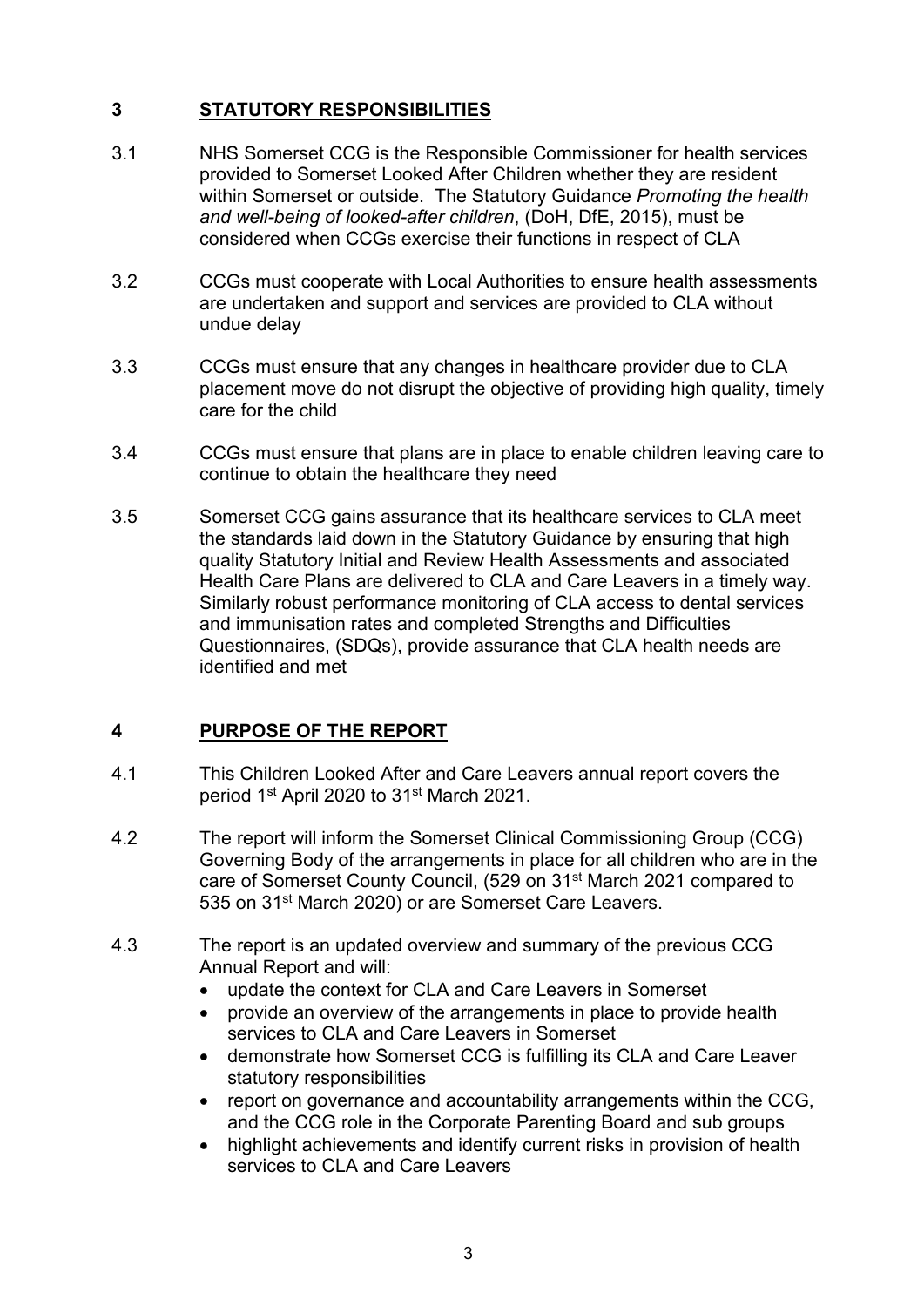- Provide assurance that the CLA and Care Leaver 2020/2021 objectives were completed
- Identify the CCG's 2021/2022 CLA and Care Leaver objectives

#### **5 CHILDREN LOOKED AFTER AND CARE LEAVERS CHARACTERISTICS AND CONTEXT**

#### **5.1 Characteristics**

- 5.1.1 During 2020/2021 there has been little change in the characteristics of Somerset children who become looked after. The reason the majority of children and young people become looked after in Somerset is because they are victims of abuse or neglect.
- 5.1.2 During 2020/2021 Somerset initially saw an increasing number of children becoming looked after which decreased again towards the end of the period as per Table 1 below. It is likely that the COVID-19 pandemic had some influence on this data with a significant number of children becoming looked after at the beginning of the pandemic and another small rise as children returned to school before the second pandemic wave.



#### **Table 1 Number of Somerset Looked After Children 2020/2021**

5.1.3 This contrasts with the national trend whereby the number of children who are looked after has increased every year since 2008. Children looked after on 31 March 2020 increased to 80,080, from 78,140 last year an increase of 2%. This is a rate of 67 per 10,000 children, up from 65 last year. The number of children starting to be looked after fell 3% this year to 30,970, from 31,770 last year. (DfE, December 2020). However it must be recognised that the national data for 2020/2021 has not yet been released and may well illustrate similar trends influenced by the pandemic as has been noted locally.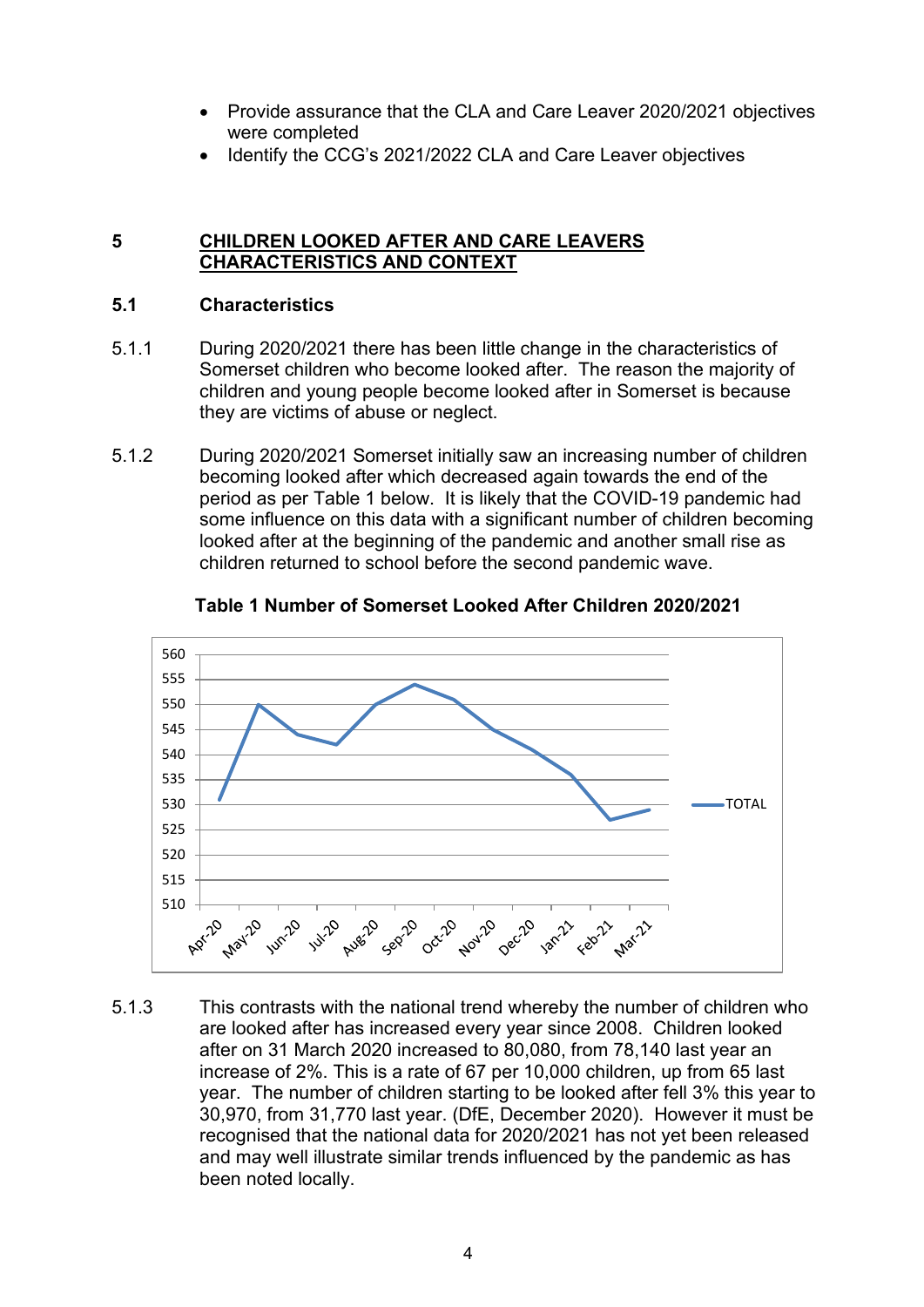- 5.1.4 Similarly national rising trends of unaccompanied asylum seekers and children, (UASC), who have been trafficked and/or exploited, entering the care system has not been replicated in Somerset. UASC numbers in Somerset have remained consistently low; Somerset rarely takes UASC as part of the national transfer scheme, (although does take responsibility for any spontaneous arrivals into the county). This is due to the rurality of Somerset and the few links to ethnically diverse communities and services which can best meet these children's specific needs. There were 4 UASC in Somerset on 31st March 2021.
- 5.1.5 Looked after children have many of the same health risks and problems as their peers but the extent of those issues is often exacerbated by their experiences of poverty, abuse and neglect. For example prevalence of social, emotional and mental health, (SEMH), problems is estimated to be between 45 and 72% compared to 10% in their non-looked after peers. On 31st March 2021 136 CLA who had been looked after for more than one year were found to have a Strengths and Difficulties questionnaire score of above 17, indicating high social, emotional and mental health need. This equates to 44.2% of the Somerset CLA population and illustrates the need for a strong focus on CLA when commissioning SEMH services.
- 5.1.6 Nationally two thirds of looked after children have been found to have developmental and physical health issues such as speech and language problems, continence issues, coordination difficulties and sight problems. 11% have been found to be on the autism spectrum. Furthermore, the health and wellbeing of young people leaving care has consistently been found to be poorer than that of young people who have never been in care, with higher levels of teenage pregnancy, drug and alcohol abuse. Care experienced children and young people are also significantly over represented in the criminal justice system.
- 5.1.7 Children and young people with Special Educational Needs and Disability, (SEND), are over represented in the care system. As a group they are nine times more likely to have an Education and Health Care Plan, (EHC plan) than the general pupil population.
- 5.1.8 In Somerset 180 CLA have EHC plans compared to 191 in 2019/2020. Ninety-one have SEN support compared to 93 in 2019/2020, (March 2021 figures). Please note this is looked after children living in Somerset whether they are funded by Somerset County Council or another LA. This equates to 34% of the CLA population, 51% if SEN support is also added to the cohort and illustrates that SEND is much more highly represented in CLA than in the overall child population in England.
- 5.1.9 Data also illustrates that all looked after children, both those with an EHC plan and those in receipt of SEN support, have up-to-date statutory health assessments on file and accessible to the SEND case worker team. This good performance is due to activity which has taken place during 2020/2021 to facilitate improved communication between the SEND team and CLA Nursing Team, leading to improved information sharing and SEN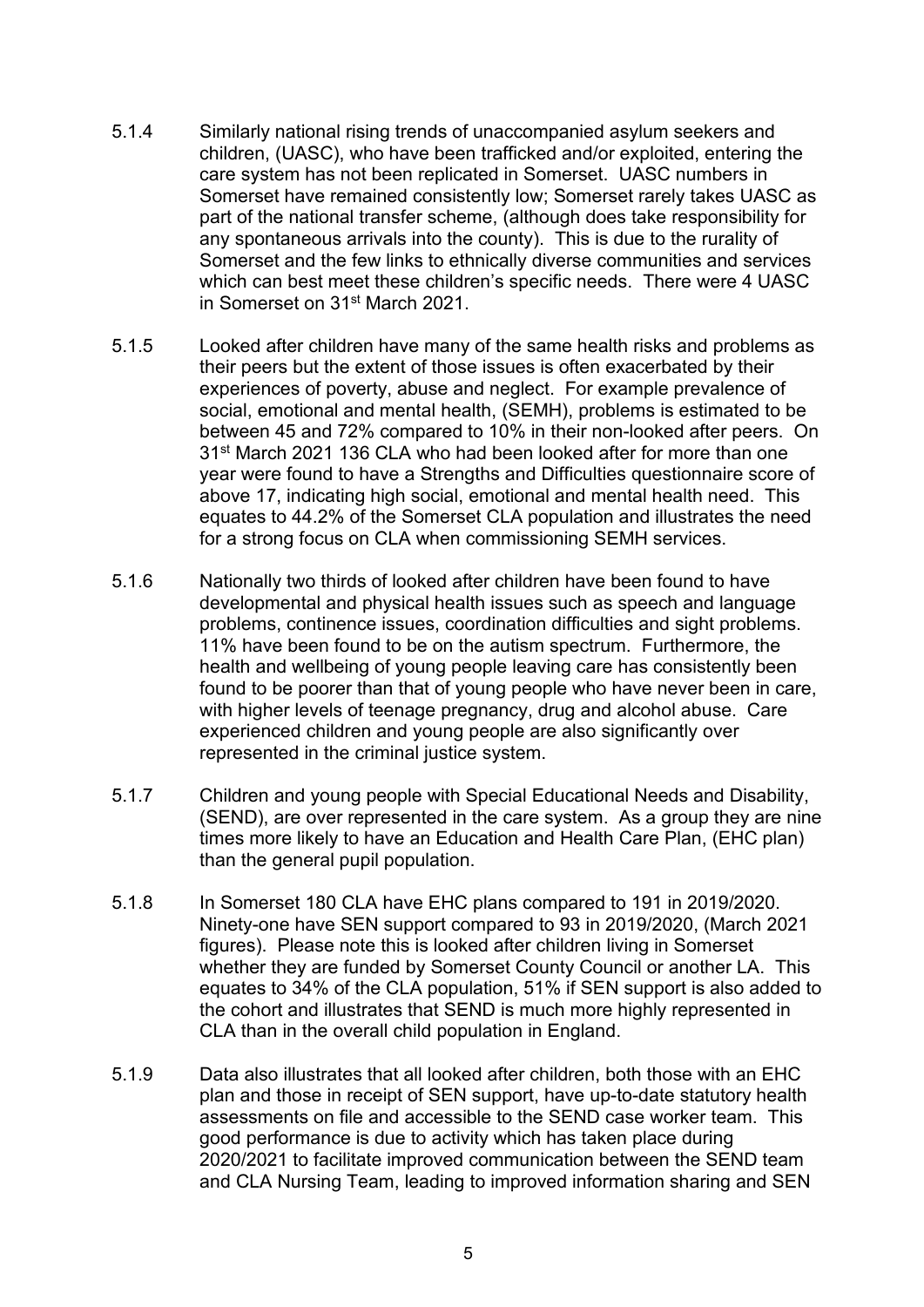pans which reflect the health care needs identified through the statutory health assessment process.

- 5.1.10 Somerset CLA and their support networks benefit from access to the Local Authority's Emotional Health and Wellbeing Team in addition to Child and Adolescent Mental Health Services and the Eating Disorder Service. Ninety-eight looked after children were open to the Emotional health and Wellbeing Team on 31<sup>st</sup> March 2021. Thirty-eight CLA were open to CAMHS and a further two CLA were receiving support from the Eating Disorder Service.
- 5.1.11 Data from November 2020 illustrates that four looked after children and Care Leavers had been pregnant in the last year. All were supported by the Young Parents Public Health Nursing Team. Comparison of this data with statistically similar neighbours illustrates that Somerset's rate is significantly lower mirroring an overall decreasing teenage pregnancy rate in Somerset.

### **5.2 Policy Context**

- 5.2.1 There have been few changes in statute or statutory guidance relating to looked after children and Care Leavers in 2020/2021.
- 5.2.2 The Coronavirus Act 2020 which became law on 25th March 2020 subsequently included amendments to adoption and fostering legislation and statutory guidance for Local Authorities. One element of these temporary changes was to allow medical assessment of prospective foster carers and adopters to happen later in the approval process, allowing initial medical assessments to take place virtually albeit with a face to face medical assessment taking place at a later date. This was to ensure approval processes were not unduly delayed by the medical assessment process, whilst still ensuring high quality assessments took place as a broad safeguard for looked after children.
- 5.2.3 In Somerset this change had very little impact as Somerset GPs continued to prioritise adult medicals with only a minority of practices choosing a virtual process or to delay face to face medicals indefinitely due to the capacity issues caused by the COVID-19 pandemic.
- 5.2.4 The 2015 RCPCH Intercollegiate document was revised and republished in December 2020 as *Looked after Children: Roles and competencies of healthcare staff*. In particular it has been strengthened to support paediatricians working in this area with updated descriptions of roles and responsibilities. It has also been updated to clarify appropriate training for all heath care staff.

#### **5.3 Local Context**

5.3.1 562,225 people live in Somerset (June 2019) of which approximately 110,000 are children. Health services for the whole population of Somerset are commissioned by Somerset Clinical Commissioning Group (CCG), NHS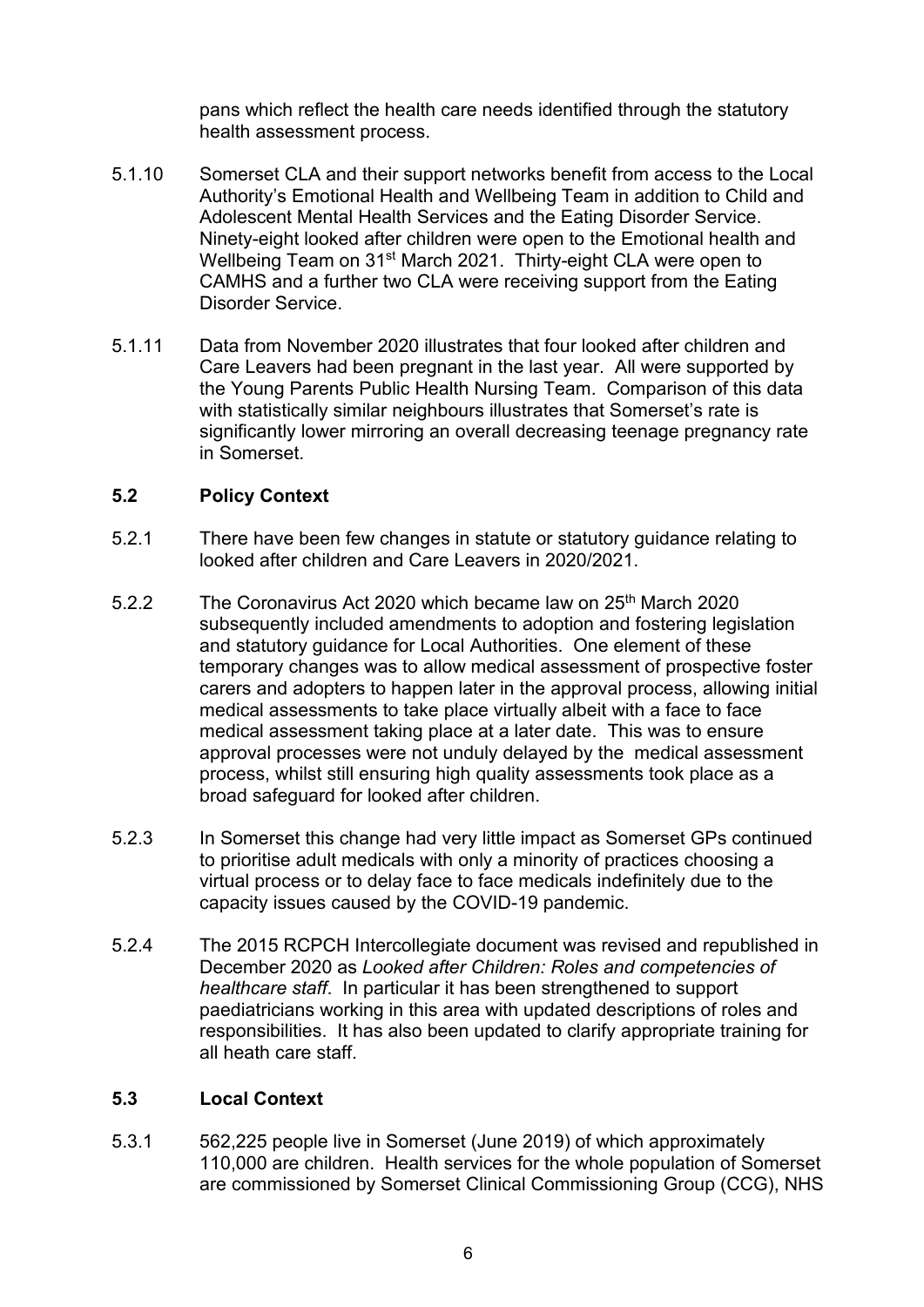England and Somerset County Council. Somerset CCG has responsibility for commissioning the majority of healthcare services for the Somerset population.

5.3.2 Over recent years the significant rise in the number of CLA across the UK has been mirrored in Somerset.The current Somerset perspective is slightly improved in comparison to the national view. There were 535 CLA in Somerset on 31st March 2021 which at 47.8 children per 10,000 is lower than the national average at 65.4 children per 10,000 and lower than the previous Somerset rate of 48.3 per 10,000. During 2020/2021 net changes in looked after children remained static with 193 children becoming looked after and 193 children leaving care. This is also in contrast to the national picture where more children started to be looked after than left care, (albeit the national data is a year older than the Somerset data).



**Table 2 Children Looked After by age as at 31st March 2021, (SCC data)** 

5.3.3 Somerset had 312 young people defined as Care Leavers on 31st March 2021, an increase of 34 since 2019/2020. Three hundred and five (97.8%), were in touch with the Local Authority. One hundred and thirty seven Care Leavers, (43.9%), were classified as Not in Education, Employment or Training, (NEET), an increase of 29 since 31st March 2020. Two hundred and ninety eight were deemed to be suitably accommodated (95.5%). Forty three Care Leavers had remained in their CLA placement as part of a "Staying Put" arrangement, an increase of five since March 2020.

### **5.4 Children Looked After Professionals**

5.4.1 The CCG employs both a Designated Doctor and Designated Nurse for Children Looked After and Care Leavers. The former is provided with 2 Programmed Activities to deliver this role and the latter is a full time position. The professionals are supported by 0.6 WTE administrator role.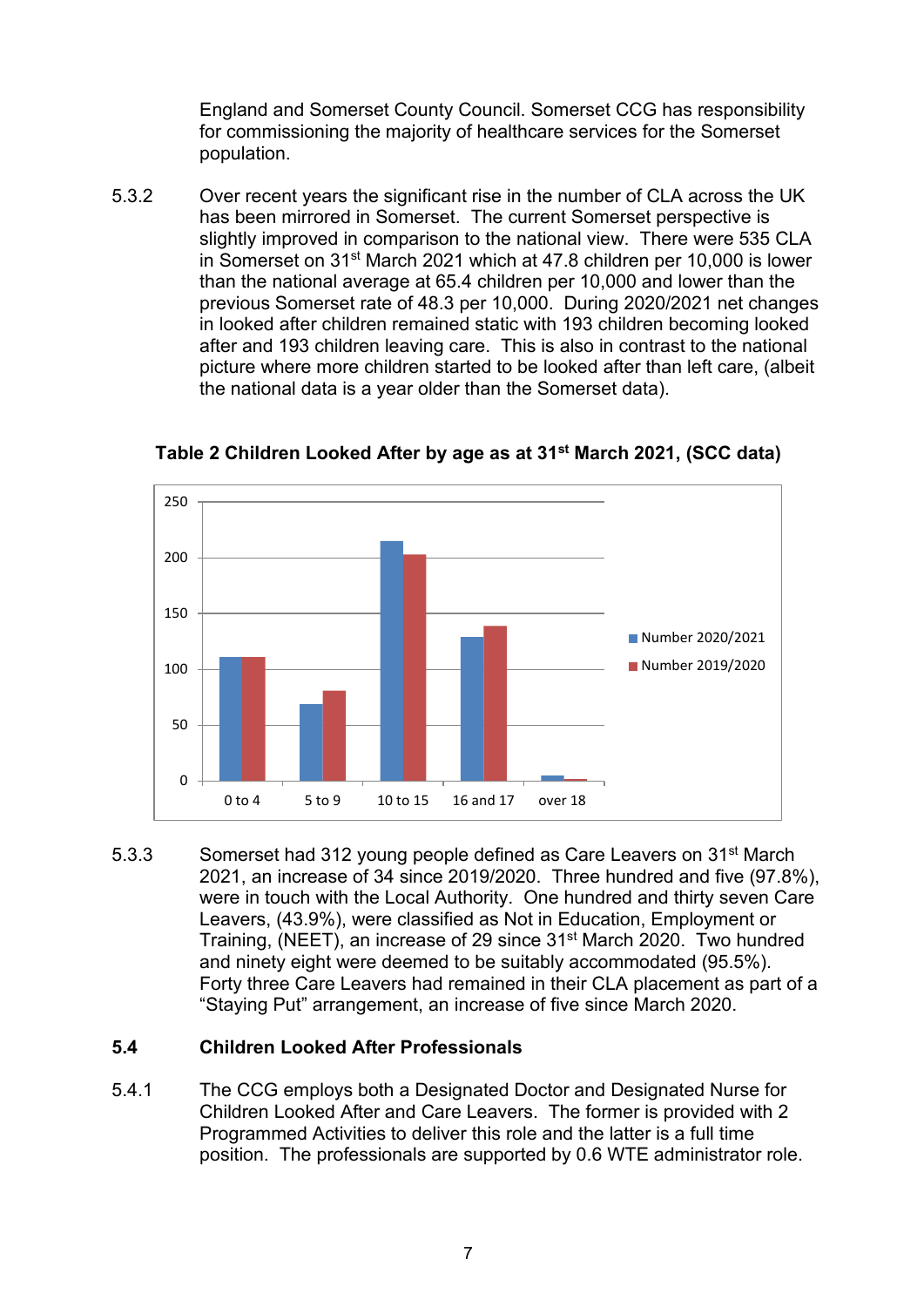- 5.4.2 Both Designated Professionals for CLA and Care Leavers are part of the CCG's Safeguarding Team along with the Designated Professionals for Safeguarding Adults and Children, their Deputies and the Named GP for Safeguarding Adults and Children
- 5.4.3 Two Adoption and Fostering Medical Advisors are also commissioned by the CCG. One is a Community Paediatrician employed by Somerset FT providing 4 Programmed Activities to review the health of children whose care plan is adoption. The second professional is a GP employed by the CCG who provides 2 Programmed Activities a month to review the GP medicals of prospective foster carers and adopters.
- 5.4.4 The CCG has also funded additional paediatrician resource to assist with the backlog of Pre Adoption Medical Reviews that have become an increasing concern. By the end of this reporting period an additional 6 Programmed Activities of Consultant Paediatrician time was being provided by Yeovil District Hospital NHS Foundation Trust, making a significant impact on the waiting list and ensuring that looked after children with a care plan for adoption were not subject to unnecessary delays due to Medical Advisor capacity.
- 5.4.5 Further review of Adoption Medical Advisor capacity will be necessary in 2021/2022 to ensure this tiny but extremely important service has the capacity to manage the increased workload that is currently being recorded.

### **6 GOVERNANCE AND STATUTORY ARRANGEMENTS**

- 6.1 Somerset CCG are the lead commissioner for local health services and are responsible for safeguarding quality assurance, including assurance for CLA and Care Leaver health services through contractual arrangements for services which they commission.
- 6.2 Designated Professionals, as clinical experts and strategic leaders are a vital source of advice to the CCG, NHS England and Improvement, the Local Authority and to partners through the Corporate Parenting Board and its sub groups which in turn reports into the Somerset Safeguarding Children Partnership. They also provide advice, support and supervision to multi-agency professionals across Somerset and engage in regional professional networks and assurance groups to share good practice and develop wider best practice initiatives.
- 6.3 In common with safeguarding children the ultimate accountability for CLA and Care Leavers sits with the Chief Officer and the Chair of the CCG. The Chief Officer and Chair of the CCG have formally delegated authority for safeguarding, (including CLA and Care Leavers) to the Director of Quality and Nursing / Executive Lead for Safeguarding. The Director of Quality and Nursing / Executive Lead for Safeguarding is responsible for ensuring that the health services' contribution to safeguarding and promoting the welfare of children is discharged operationally and effectively across health via local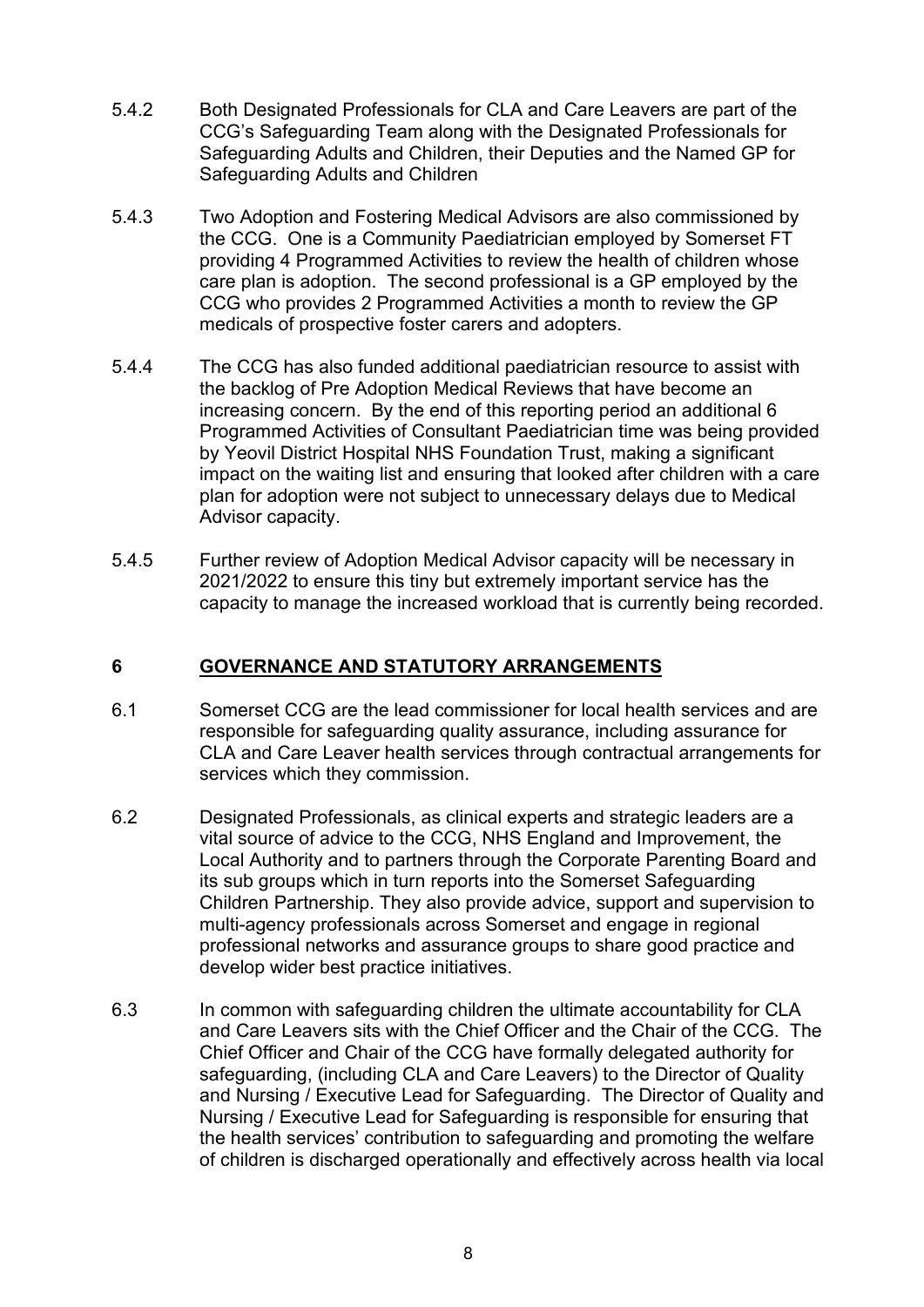commissioning arrangements, although ultimate responsibility remains with the Chief Officer and Chair of the CCG.

- 6.4 The Designated Nurse for CLA and Care Leavers has reported quarterly to the CCG Patient Safety Quality Assurance Committee, (PSQAC), which has delegated powers from the CCG's Governing Body.
- 6.5 In 2020/2021 PSQAC reporting arrangements were streamlined due to the COVID-19 pandemic and an integrated Safeguarding slide deck was introduced to replace the three reports from the three separate Safeguarding work streams. The CLA and Care Leaver element of these quarterly reports to PSQAC have provided evidence and assurance that the identified risks in provision of statutory health services to CLA and Care Leavers have been identified and are being addressed through the three year investment and improvement programme.
- 6.6 Throughout 2020 / 2021 the Designated Nurse for CLA and Care Leavers has provided clinical supervision to the Named Nurse for CLA. Both the Designated Nurse and Designated Doctor for CLA have accessed safeguarding children and CLA supervision from the Designated Doctor for Safeguarding Children and the Designated Doctor and Designated Nurse CLA have met regularly for peer supervision.
- 6.7 Both Designated professionals have also provided ad hoc advice and supervision to members of the wider CLA and Care Leavers multi agency system in respect of health needs, health outcomes, signposting to health services and escalating individual cases on an ad hoc basis.

### **7.0 SOMERSET CORPORATE PARENTING BOARD**

- 7.1 The role of the Somerset Corporate Parenting Board, (CPB), is to ensure that Somerset County Council, together with the four District Councils, fulfil their duties towards CLA and Care Leavers corporately and in partnership with other statutory agencies, including the NHS and Police. The existing Corporate Parenting Strategy and Terms of Reference (TOR), including membership, of the Corporate Parenting Board were agreed by Council in 2017.
- 7.2 The Somerset Corporate Parenting Board feeds into the Somerset Safeguarding Children Partnership, (SSCP), via the CPB Business Manager's attendance at the SSCP Business Planning Group
- 7.3 The Somerset Corporate Parenting Board met four times in 2020 / 2021. The Designated Nurse for CLA and Care Leavers attended each meeting, providing a report and progress on the overarching Health and Wellbeing Sub Group Action Plan. The CPB reviews the work plan and feedback from each of the sub groups:
	- **Leaving Care**
	- Health and wellbeing
	- **Education**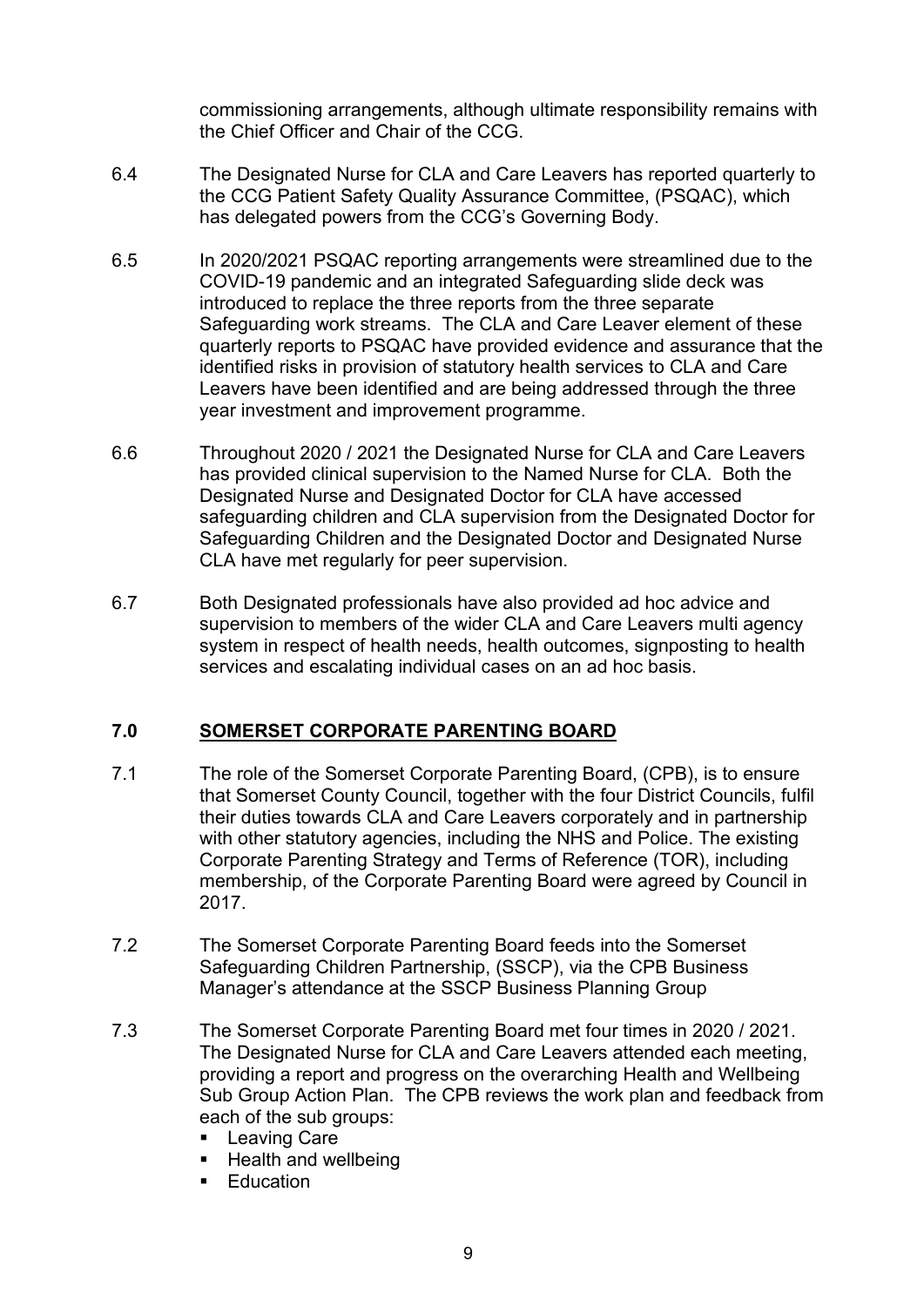**Noice of the Child** 

## **7.4. Corporate Parenting Board Health and Wellbeing Sub Group**

- 7.4.1 The CPB Health and Wellbeing Sub Group is chaired by the Designated Nurse for CLA and Care Leavers. The function of this group is to facilitate multi-agency collaboration in meeting the health and wellbeing needs of CLA and Care Leavers. The Sub Group objectives are as follows:
	- Maintain a multidisciplinary forum to monitor operational and strategic performance in the provision of better outcomes for children looked after and CCare LeaversCare Leavers, including unaccompanied asylum seeking children.
	- Receive and analyse information in relation to children looked after and Care Leavers, mapping progress against national standards and performance indicators.
	- Work together to agree and implement a multi-agency action to meet the health and wellbeing needs of children looked after and Care Leavers.
	- In relation to the health and wellbeing of children looked after and Care Leavers ensure new statutory requirements are implemented.
	- Take into account the views of children looked after, Care Leavers, and their parents or carers in how their health and wellbeing needs are being met.
	- Disseminate and celebrate good practice in relation to children looked after and Care Leavers' health and well-being.
	- Influence partnership commissioning decisions by identifying needs and gaps in services that safeguard and promote health and well-being for children looked after and Care Leavers
- 7.4.2 The Health and Wellbeing Sub Group action plan is aligned with the Somerset Children and Young People's Plan 2019-2022 and the priorities were identified as:
	- Supported Families
	- Healthy Lives
	- Great Education
	- Positive Activities
- 7.4.3 During 2020 / 2021 the following Health and Wellbeing Sub Group action plan work streams have been facilitated:
	- Redesign statutory health assessment templates to avoid unnecessary duplication and streamline quality assurance processes
	- Develop clear process maps for statutory health assessments to ensure all partners are clear about responsibilities and timeframes for completion
	- Successful implementation of comprehensive Health focused activity and performance dashboard for Providers
	- Monthly multi agency operations group embedded to review progress of delayed Initial Health Assessments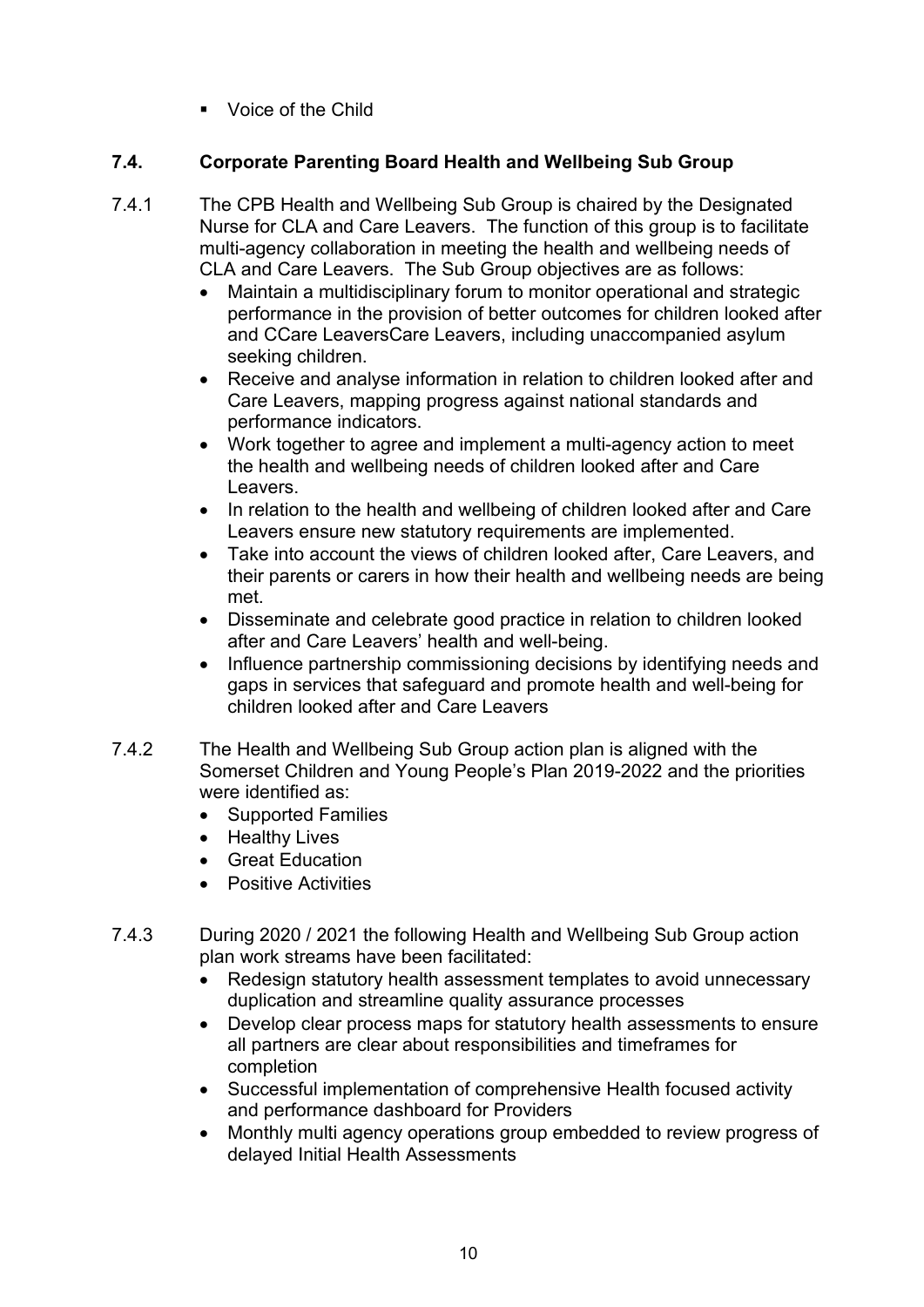- Development of weekly multi agency operational group to ensure Adoption work is correctly prioritised and allocated
- Commissioning of review of Emotional Health and Wellbeing Service to determine where in the system additional CCG investment should be allocated
- Fully implemented Year 1 of the CCG's investment and improvement programme, strengthening the CLA Nursing Team and properly commissioning the CLA Medical Services
- Match funded bespoke counselling service for 12 Care Leavers with a local counselling charity

### **8 MONITORING ACTIVITY AND PERFORMANCE OF SOMERSET PROVIDERS**

- 8.1 All health providers are required to have safe and effective arrangements in place to safeguard and protect children including those who are looked after by the Local Authority and those young people who have left care. Commissioning arrangements for Providers must include appropriate systems and processes to support safeguarding duties and responsibilities.
- 8.2 Improving the robustness of commissioning arrangements for Children Looked After and Care Leaver health services continues to be a priority work stream for the Designated Nurse, working closely with CCG Finance, Contracts and Commissioning colleagues. This work has included:
	- Chairing the six weekly Operational Management Committee with both Health and wider multi-agency Operations Managers to scrutinise and challenge performance data
	- Working with health providers and contracts colleagues to gain consensus for an extensively updated CLA Nursing Service Specification and a new integrated Service Specification for CLA Medical Services. Whilst contract negotiations were paused during the early stages of the COVID-19 pandemic development of the services specifications and other contractual arrangements continued
	- Ensuring job descriptions for all CLA professionals are up-to-date and in line with the Intercollegiate Role Framework, (RCPCH, 2020), which was published in December 2020
	- In partnership with health providers refining and embedding the comprehensive Activity and Performance Dashboard
	- Providing detailed briefings for both Governing Body and Directors meetings to ensure Executive Leads are fully sited on commissioning gaps and risks

Progress is monitored at the six weekly CCG Safeguarding Business Meeting, monthly Quality and Nursing Operational Meeting and quarterly at the Patient Safety Quality Assurance Committee.

#### **8.2 Children Looked After and Care Leavers element of contractual arrangements**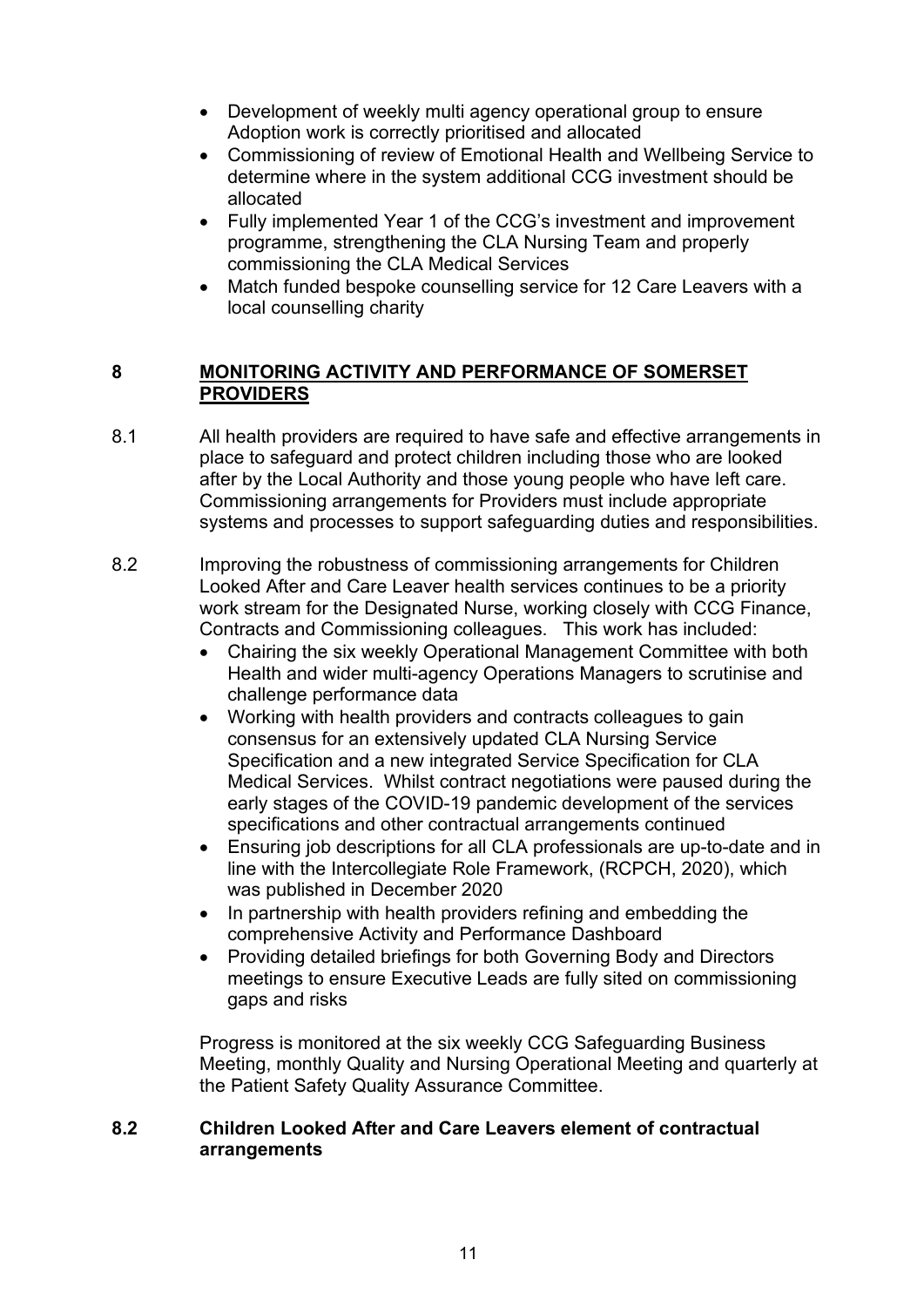8.2.1 There is no specific Schedule in standard NHS contracts for CLA and Care leavers as these vulnerable groups are covered by the overarching Safeguarding Children and Young People Standards:

 Standard 1: Governance and Commitment to Safeguarding Children & Young People

Standard 2: Policies, Procedures and Guidelines Adults

Standard 3: Training, Skills and Competences

Standard 4: Supervision and Reflective Practice

Standard 5: Multi-Agency Working

Standard 6: Reporting Serious Incidents

Standard 7: Engaging in Serious Case Reviews

 Standard 8: Safe Recruitment and Retention of Staff, including Volunteers

 Standard 9: Managing Safeguarding Children Allegations against Members of Staff

 However a number of local requirements for CLA and Care Leaver services are included in Schedule 4C of Provider contracts:

- Provision of evidence to demonstrate Service User Experience: Children Looked After satisfaction and experience of the service
- Provision of annual Provider audit of documentation including assessments to an agreed set of quality standards to evidence the quality of the Children Looked After health service
- Annual report, to include issues of planning, strategy and an audit of quality standards in relation to health services for Children Looked After
- Performance data in respect of Initial and Review Statutory Health Assessments , dental assessments, immunisations and Strengths and Difficulty Questionnaires
- 8.2.2 Designated Professionals are continuing to work with Providers and Contracts Teams to continuously improve contractual arrangements

### **8.3 Clinical Audit**

- 8.3.1 The Somerset NHS Foundation Trust CLA Nurse team quality assured 259 completed Initial and Review Health Assessments via peer review using an agreed benchmarking Quality Assurance Tool, (Somerset CCG 2019) and their clinical expertise. This process has illustrated a steady improvement during the year and is evident in the improved quality of health information available for other related processes including the Multi Agency Children's Complex Case Panel, Education and Health Care Plan statutory reviews and for the adoption process.
- 8.3.2 From April 2021 Initial Health Assessments will be quality assured by Medical Practitioners and will be a key role of the Named Doctor CLA who will be appointed in 2021/2022 in line with the additional Year 2 investment available.
- 8.3.3 The new Nursing Service Specification stipulates that quality assurance of 15% of Review Health Assessments will be completed to ensure that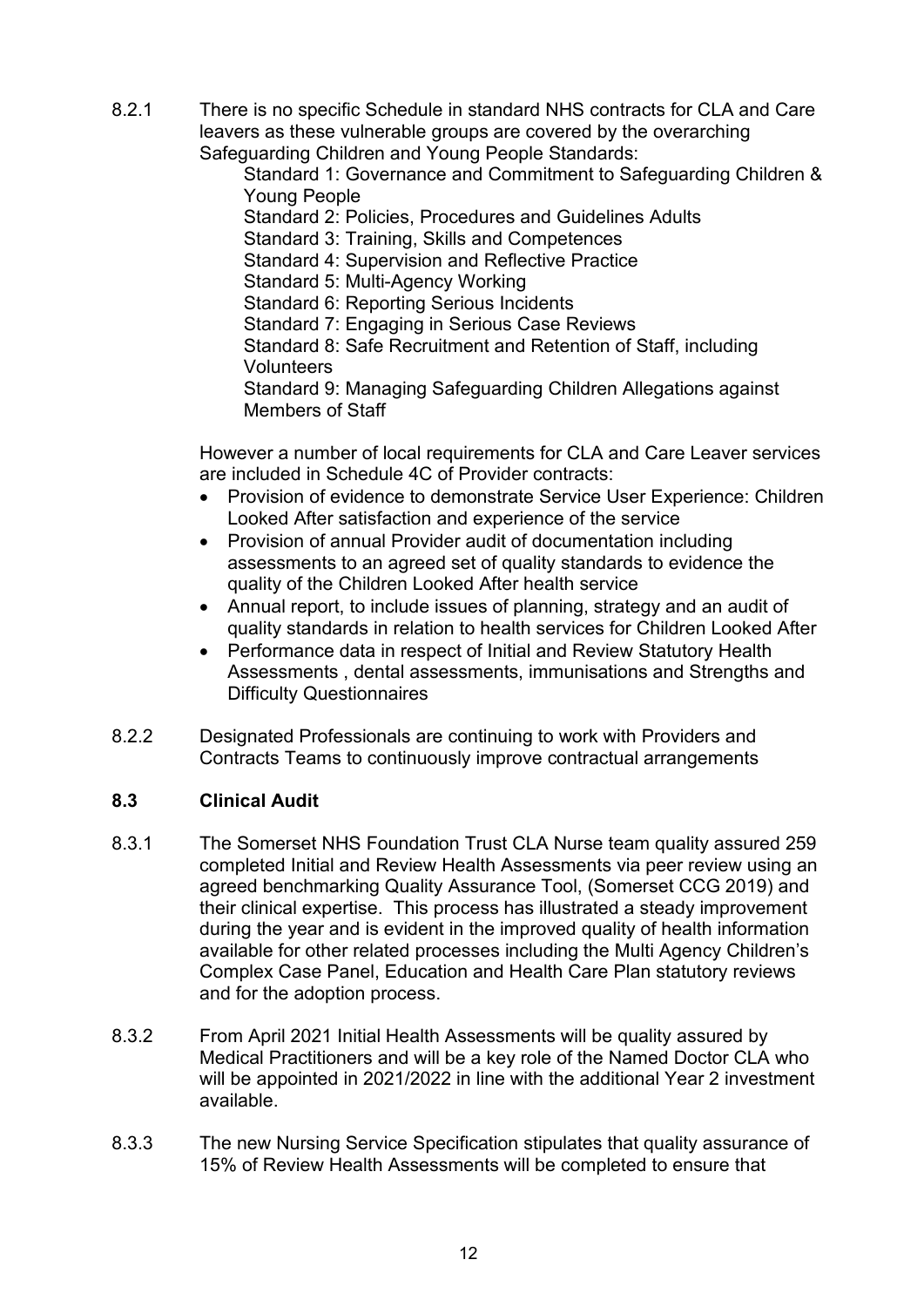standards are upheld. This agreement recognises the significant improvements achieved in the quality of statutory health assessments.

- 8.3.4 A Record Keeping Audit was undertaken by the Somerset NHS Foundation Trust CLA Nurse Team in August 2020. The statutory health assessments and clinical records of 90 CLA were reviewed for this audit. 28 of the 42 audit standards were fully compliant and 12 standards were partially compliant. Only one standard, relating to the recording of religion was not compliant and an action plan is in place to address this. User feedback in relation to statutory health assessments was also reviewed. Of the 35 CLA feedback ratings audited 34 were positive and only 1 negative.
- 8.3.5 The audit will be repeated in December 2022 by which time it is expected Public Health Nursing will have migrated to a different electric records system which may have an impact on record keeping.

#### **8.4 Year end performance**

8.4.1 Tables 3-6 illustrate the performance recorded by the Local Authority in respect of CLA and Care Leaver Health activity in 2020 / 2021.



#### **Table 3 – Number and percentage of children who received an Initial Health Assessment within 28 days, (20 working days), in 2020 / 2021 (Target 90%)**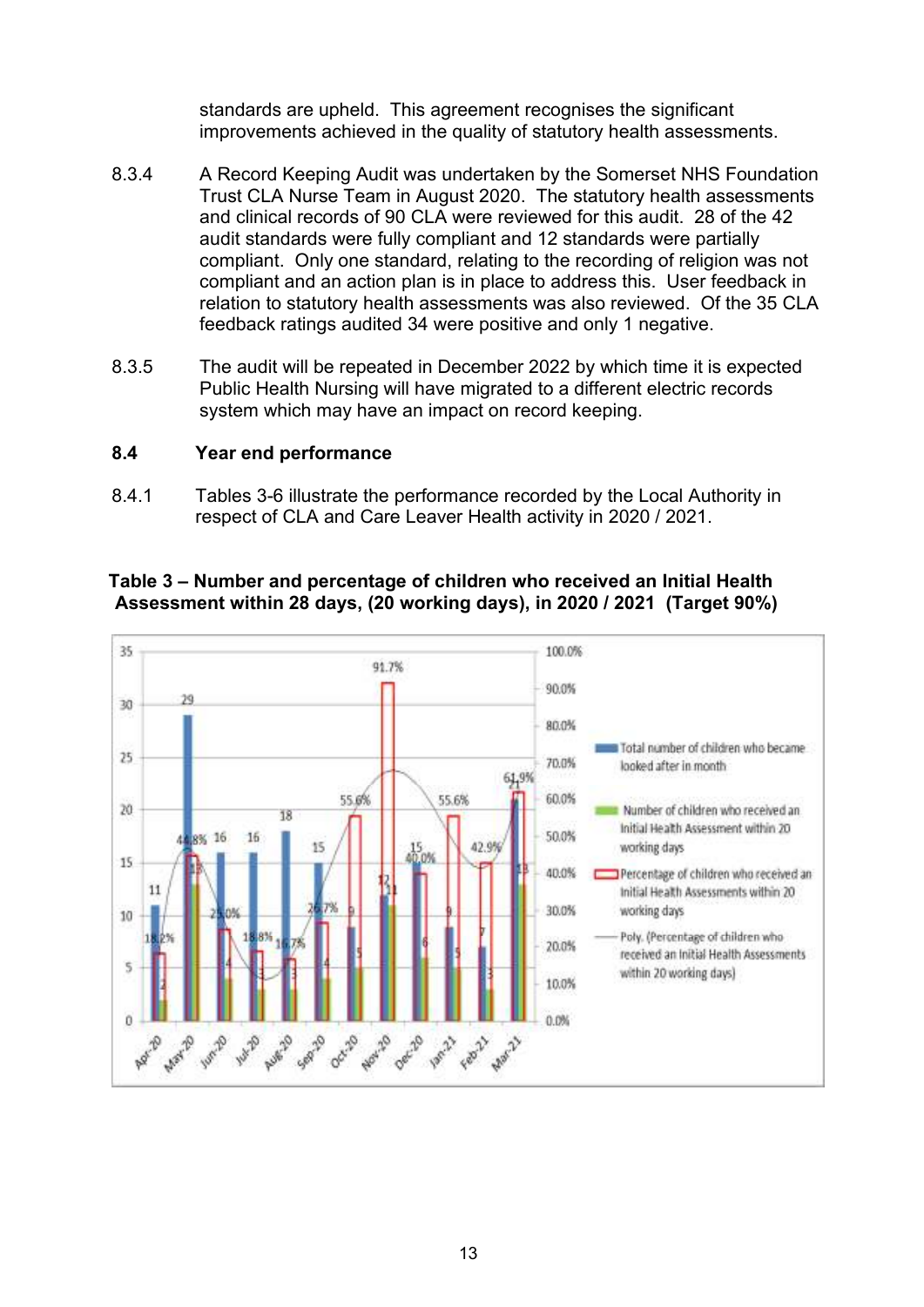

**Table 4 – Number and percentage of children who received a Review Health Assessment in 2020 / 2021 (Target 90%)** 

**Table 5 – Number and percentage of children who have been looked after for more than one year who received a dental assessment in 2020/2021 (Target 90%)** 

![](_page_19_Figure_3.jpeg)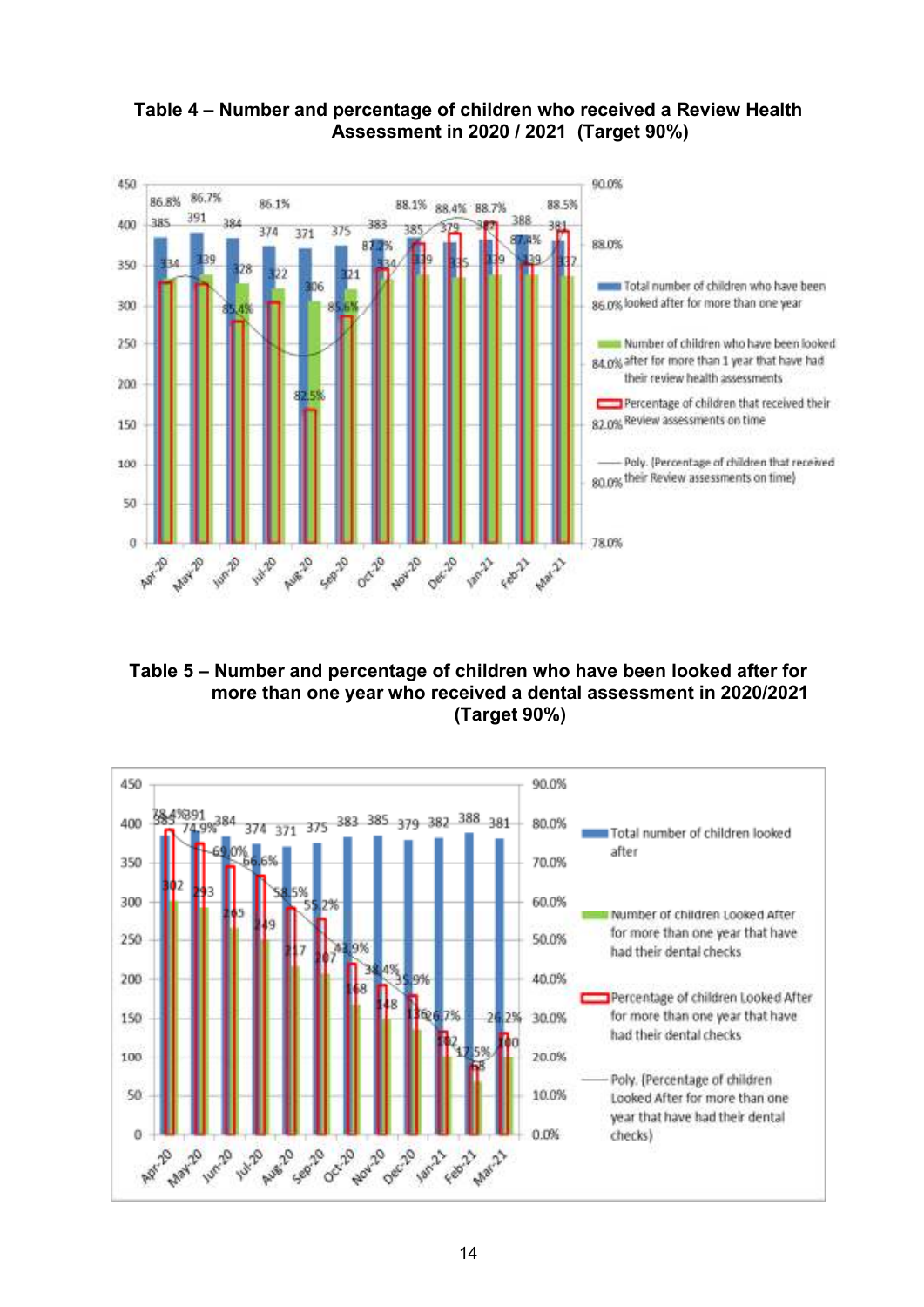### **Table 6 – Number and percentage of children aged 4 years plus who have been Looked After for more than one year who have an SDQ score recorded (Target 90%)**

![](_page_20_Figure_1.jpeg)

- 8.4.2 2020 / 2021 saw some significant fluctuations in the number of children who became looked after, (Table 3), ranging from 29 in May 2020 to 7 in February 2021. There did not appear to be any pattern to this nor did the fluctuations appear to correlate with either COVID-19 pandemic lockdowns or periods where there were greater freedoms in place.
- 8.4.3 Initial Health Assessment performance also fluctuated throughout the year although with the second half of the year achieving three amber and one green performance rating
- 8.4.4 Review Health Assessment performance, (Table 4), was much more stable remaining in the 80% performance range throughout the year. Numbers of children who had been in care for a year also remained static with a slight decrease in the middle of the year which is unlikely to have been statistically significant.
- 8.4.5 Dental assessment performance, (Table 5), has suffered significantly due to the COVID-19 pandemic which saw the closure of all but a handful of emergency dental provisions. The lowest point was reached in February 2021 and a slight increase noted for the first time in a year in March 2021.
- 8.4.6 The Designated Nurse is in regular contact with the Local Dental Committee for Somerset and has been raising awareness with Somerset dental practices of the need for dental assessments for looked after children to be prioritised as post COVID-19 recovery begins.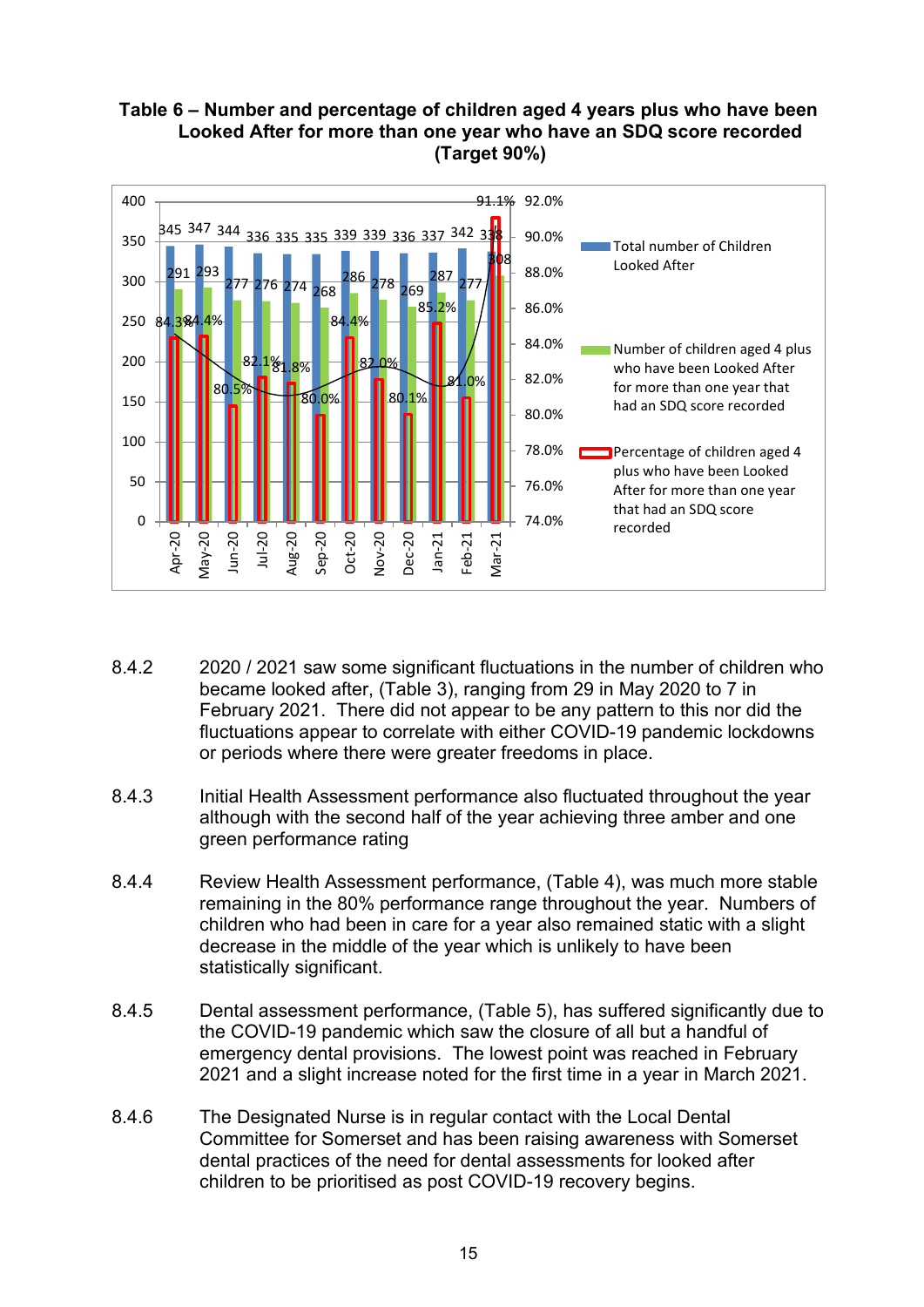- 8.4.7 A paper entitled *Oral Health Resources for looked after children and young people during the COVID-19 pandemic* was written by the Designated Nurse and distributed to all health and social care staff who work with CLA and Care Leavers to ensure they had access to the correct on-line resources until more face to face dental capacity is available.
- 8.4.8 In common with the Review Health Assessment data, Strengths and Difficulties Questionnaires, (SDQs), (Table 6), performance has remained largely unchanged throughout 2020 / 2021 although there was a welcome improvement in performance in March 2021. This may be explained by the data cleansing the Local Authority carry out prior to submitting national returns at the end of the financial year.
- 8.4.9 A significant pilot ran throughout 2020 / 2021 to determine whether there was better way to deliver the SDQ to ensure the results informed the other significant statutory frameworks around each looked after child, for example the health assessment process, CLA Review and EHCP reviews. A small cohort of children was identified to take part in this synchronisation work and the results are expected in 2021/2022.

### **9 IMPACT OF COVID-19**

- 9.1 The first UK case of coronavirus, (COVID-19), was reported on 31 January 2020, and COVID became a notifiable disease in the UK in March 2021. The UK subsequently went into its first lockdown on 23rd March 2020 and restrictions were not relaxed until later in the summer of 2020.
- 9.2 The pandemic necessitated different ways of working to comply with the "stay at home" guidance from the Government. Alongside this guidance statutory safeguarding services, including those for CLA and Care Leavers were required to continue albeit virtually where possible. As a result statutory Health Assessments were entirely delivered by teleconference and videoconference with face to face assessments being reintroduced from September 2020.
- 9.3 There have been several benefits noted in respect of a non face to face model of delivery. Some children and young people preferred to communicate remotely rather than be in the same room with a professional and this led to more honest and detailed assessments. Assessing Somerset children who were placed sometimes hundreds of miles from Somerset was no longer an issue as this could be delivered virtually without the need to travel. Travel time decreased significantly leaving clinicians with more capacity for clinical work.
- 9.4 Disadvantages have also been cited not all children and young people were comfortable with a telephone or video call and some more rural areas suffered from poor connectivity. Furthermore Paediatricians were no longer able to provide a comprehensive physical examination which is a key element of an Initial Health Assessment.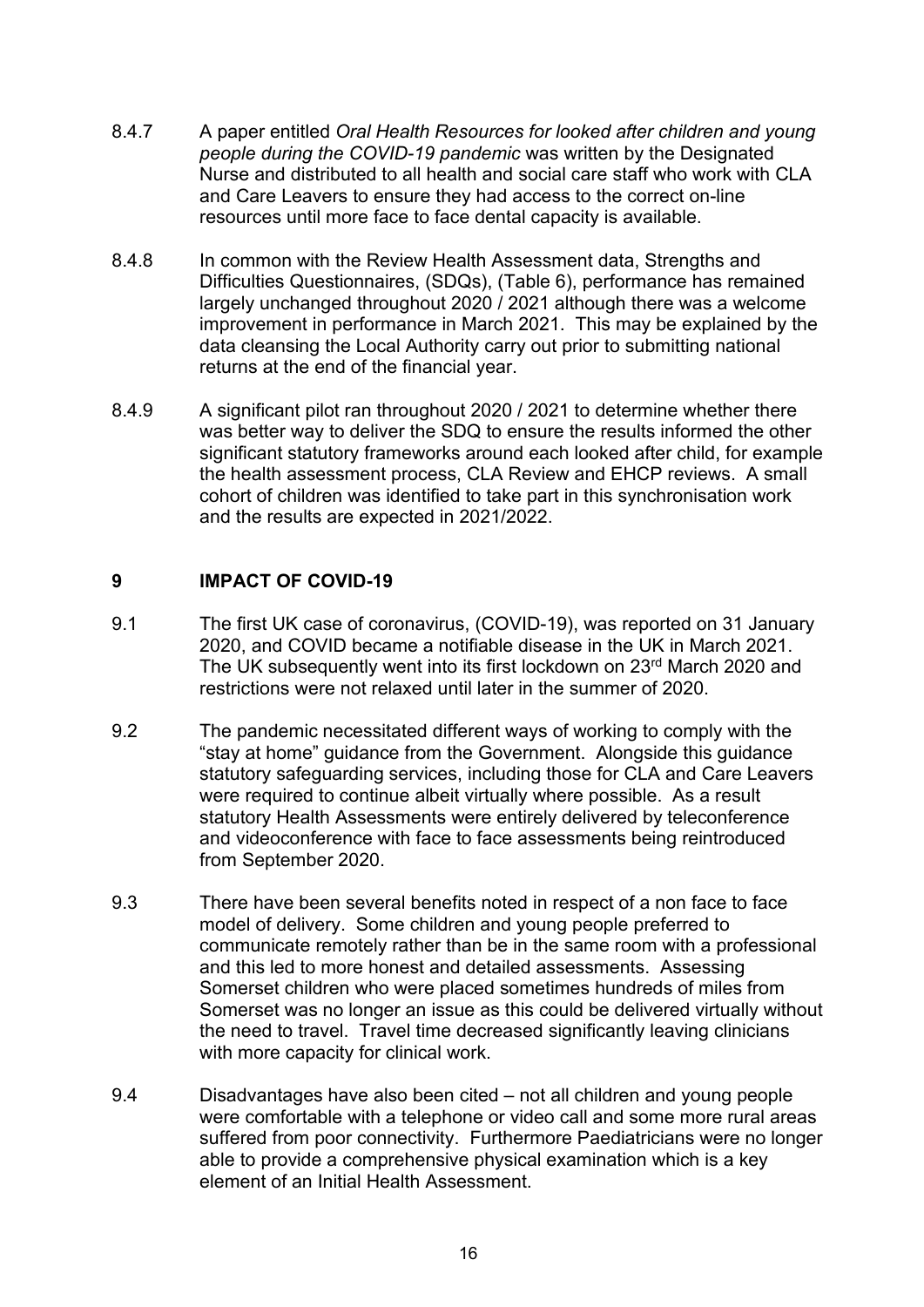- 9.5 As referenced at Table 5 above dental practices closed during the first lockdown with only emergency access available. As a result annual dental assessments were not delivered for some months and performance fell to 17.5% complete by February 2021 although has since begun to recover as dental practices open up and deal with the backlog of work that has accumulated.
- 9.6 Both the Designated Doctor and Designated Nurse worked with Somerset County Council to provide health advice when looked after children needed to move placement during lockdown periods and when queries were raised in respect of Clinically Extremely Vulnerable children and adults. In the latter case the Regional Adoption Agency requested advice in respect of children's contact with prospective adopters and on safe transitions to adoptive placements, particularly where there were concerns that a child, the foster carers, prospective adopters or one of their family members were CEV, ensuring that a child's transition to a permanent home was not delayed.
- 9.7 Across the safeguarding agenda the Designated professionals worked with partners to develop and facilitate a fortnightly multi-agency Safeguarding system call to share and respond to challenges that arose as a result of the pandemic. The existing Linked Professional approach was utilised to identify those children and young people who were most vulnerable during the pandemic, ensuring Primary Care understood which of their patients this applied to. Given the pressures on Primary Care Somerset County Council agreed a more streamlined approach for GPs making safeguarding referrals. A Single Point of Contact system was also agreed amongst health safeguarding professionals in both Health Provider services and the CCG to ensure advice, support and supervision could continue to be provided to operational staff including those working in Primary Care in the event that a significant proportion of safeguarding professionals were unable to work due to the pandemic.
- 9.8 In addition to ensuring business as usual for CLA and Care Leaver services the Designated Nurse also supported the wider COVID-19 effort in 2020/2021:
	- Carrying out Nurse returner interviews to strengthen the existing nursing workforce and provide additional capacity for the planned national vaccination programme
	- Providing clinical expertise to the multi-agency group responsible for shielding notifications to Clinically Extremely Vulnerable adults and children, liaising with Specialist Consultants across the country to clarify cases where there was uncertainty about a child's CEV status
	- Acting as the CCG's liaison and facilitation professional to a Primary Care Network who were setting up a local COVID-19 Vaccination Centre
	- Volunteering as a COVID-19 Vaccinator both for Somerset CCG, (to support the Primary Care Networks during the first wave of vaccination roll out), and latterly as a bank nurse for Somerset NHS Foundation **Trust**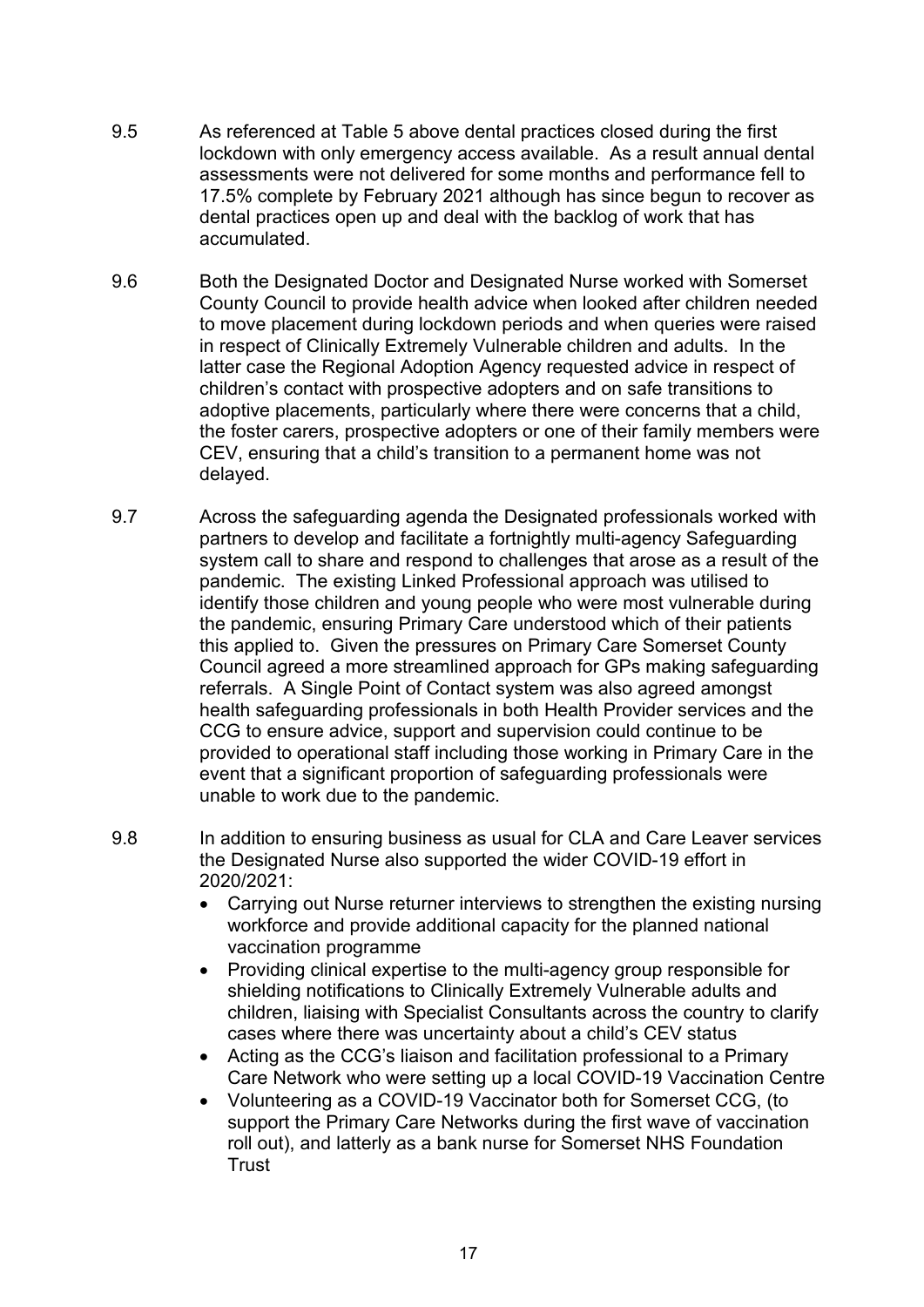# **10 AREAS OF CHALLENGE**

10.1 A number of challenges were identified and addressed in 2020/2021 as per Table 12 below:

| <b>ISSUE</b>                                                                              | <b>SOLUTION</b>                                                                                                                                                                                                                                           |
|-------------------------------------------------------------------------------------------|-----------------------------------------------------------------------------------------------------------------------------------------------------------------------------------------------------------------------------------------------------------|
| <b>Continued performance issues</b>                                                       | Responsibility for the arrangement of                                                                                                                                                                                                                     |
| in respect of timely delivery of                                                          | both Initial and Review Health                                                                                                                                                                                                                            |
| <b>Initial Health Assessments</b>                                                         | assessments will transition from                                                                                                                                                                                                                          |
|                                                                                           | <b>Somerset County Council to Somerset</b>                                                                                                                                                                                                                |
|                                                                                           | NHS Foundation Trust from 1 <sup>st</sup> April                                                                                                                                                                                                           |
|                                                                                           | 2021                                                                                                                                                                                                                                                      |
| <b>Capacity issues within Adoption</b><br><b>Medical Advisor service</b>                  | Implementation of a weekly virtual<br>system call including managers from<br><b>Somerset County Council, Adopt South</b><br><b>West, Somerset NHS Foundation</b><br>Trust, the Agency Medical Advisor and                                                 |
|                                                                                           | Designated Nurse, (Chair), to ensure<br>there is additional scrutiny over this<br>complex process and that children are<br>reviewed in the correct priority order                                                                                         |
|                                                                                           | Worked with Health Providers to free<br>up some administrative and nursing<br>capacity to support the adoption Health<br>pathway and free up clinical time to<br>deliver the adoption reviews                                                             |
|                                                                                           | Worked with the CCG to identify short<br>term funding for additional Agency<br>Medical Advisor capacity resulting in 6<br>Programmed Activities provided by<br><b>Yeovil District Hospital NHS</b><br><b>Foundation Trust</b>                             |
|                                                                                           | Developed a business case to<br>evidence why additional Medical<br>Advisor resource is required on a<br>substantive basis                                                                                                                                 |
| <b>Performance Dashboard</b>                                                              | Supported providers to deliver the new<br><b>Activity and Performance Dashboard</b><br>on a monthly basis in spite of this new<br>requirement coinciding with the start of<br>the COVID-19 pandemic and increased<br>pressure on Health Provider Services |
| Development of additional<br>emotional and mental health<br>offer to CLA and Care Leavers | Secured funding to develop a small<br>bespoke counselling service for Care<br>Leavers, delivered by Somerset<br><b>Counselling Centre</b>                                                                                                                 |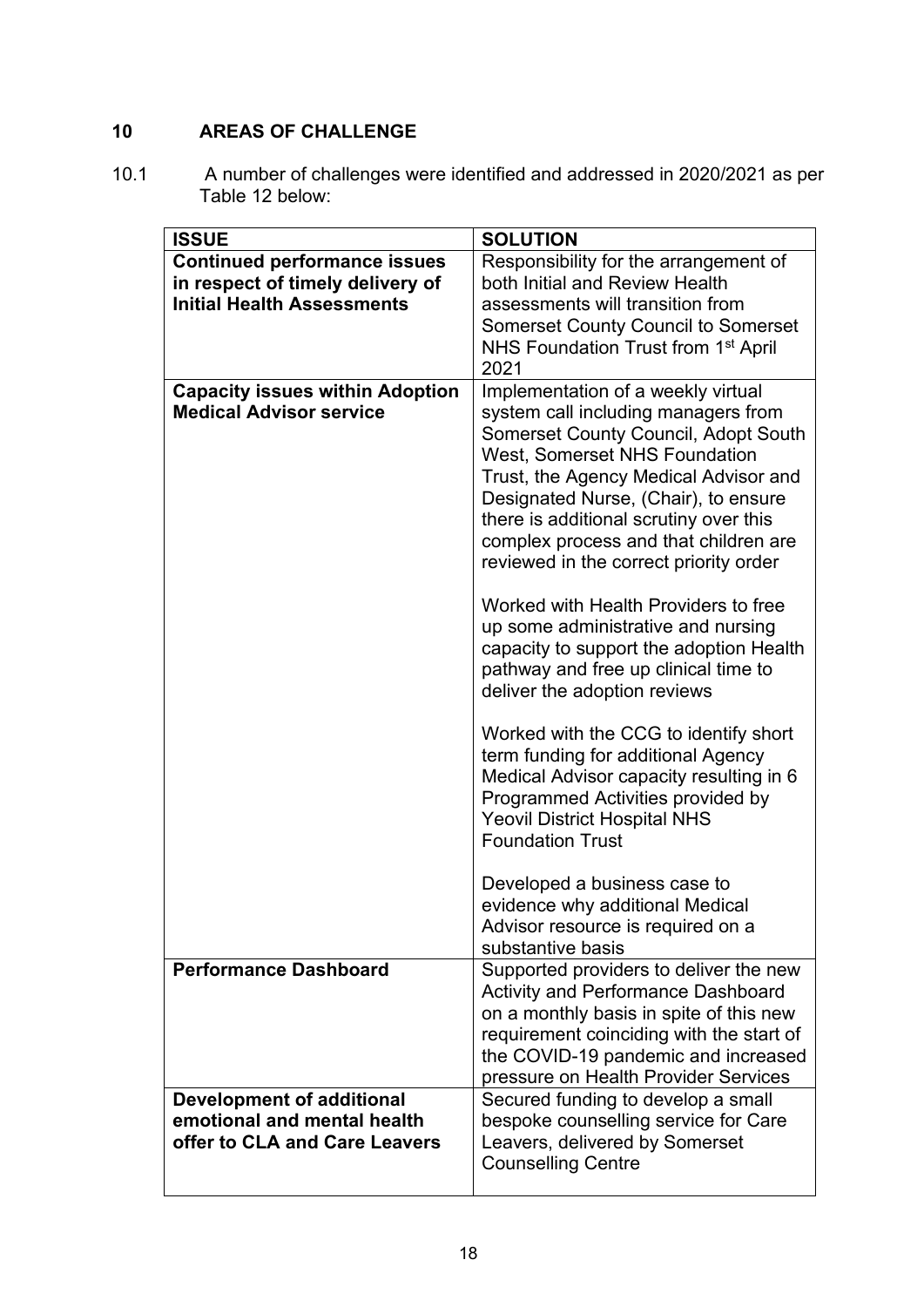|                       | Worked with system to review existing<br>emotional and mental health offer to<br><b>CLA and Care Leavers to determine</b><br>where the blocks and gaps are.<br>Development of new role remains<br>ongoing |
|-----------------------|-----------------------------------------------------------------------------------------------------------------------------------------------------------------------------------------------------------|
| <b>Cross charging</b> | Worked with Somerset Foundation<br>Trust to develop an Options paper for<br>updated cross charging process. This<br>is currently being considered by the<br>Trust                                         |

#### **11 MITIGATION**

- 11.1 A monthly operational meeting has been implemented by the Designated Nurse to give both Health and Social care Providers an opportunity to review the previous months' cohort of newly looked after children and determine what progress has been made to provide a timely Initial Health Assessment. This exercise is providing greater clarity on the reasons for late health assessments and giving an opportunity for more innovative solutions to be found
- 11.2 The Designated Nurse has worked closely with the newly appointed Named Nurse for CLA and Care Leavers and provided monthly clinical supervision to facilitate their professional development
- 11.3 The Designated Nurse has worked closely with the Designated Doctor for CLA and Care Leavers and with the Adoption Medical Advisors to ensure medical services for this vulnerable group are developed and prioritised
- 11.4 The Designated Nurse has worked closely with both Health and Social Care Commissioners, providing best practice advice and clinical expertise in respect of the development of services which meet the needs of CLA and Care Leavers. Similarly they have worked with finance and contracts professionals to ensure the correct measures are in place to manage the existing clinical services for CLA and Care Leavers
- 11.5 The Designated Nurse has represented the health needs of CLA and Care Leavers on a number of regional and system wide strategic and operational committees to ensure the needs of this vulnerable group are known and understood. They have also provided training to Public Health Nurses, GP Safeguarding Leads and Local Authority Social Workers to raise awareness of the health needs of CLA and Care Leavers
- 11.6 Risks in respect of statutory health services and the Adoption Medical Advisor service have been reported via the CCG Corporate Risk Register with actions and performance being scrutinised through the CCG Safeguarding Business Group, Patient Safety Quality Assurance Committee, Clinical Executive Group, and the multi-agency Health and Wellbeing Sub Group and Corporate Parenting Board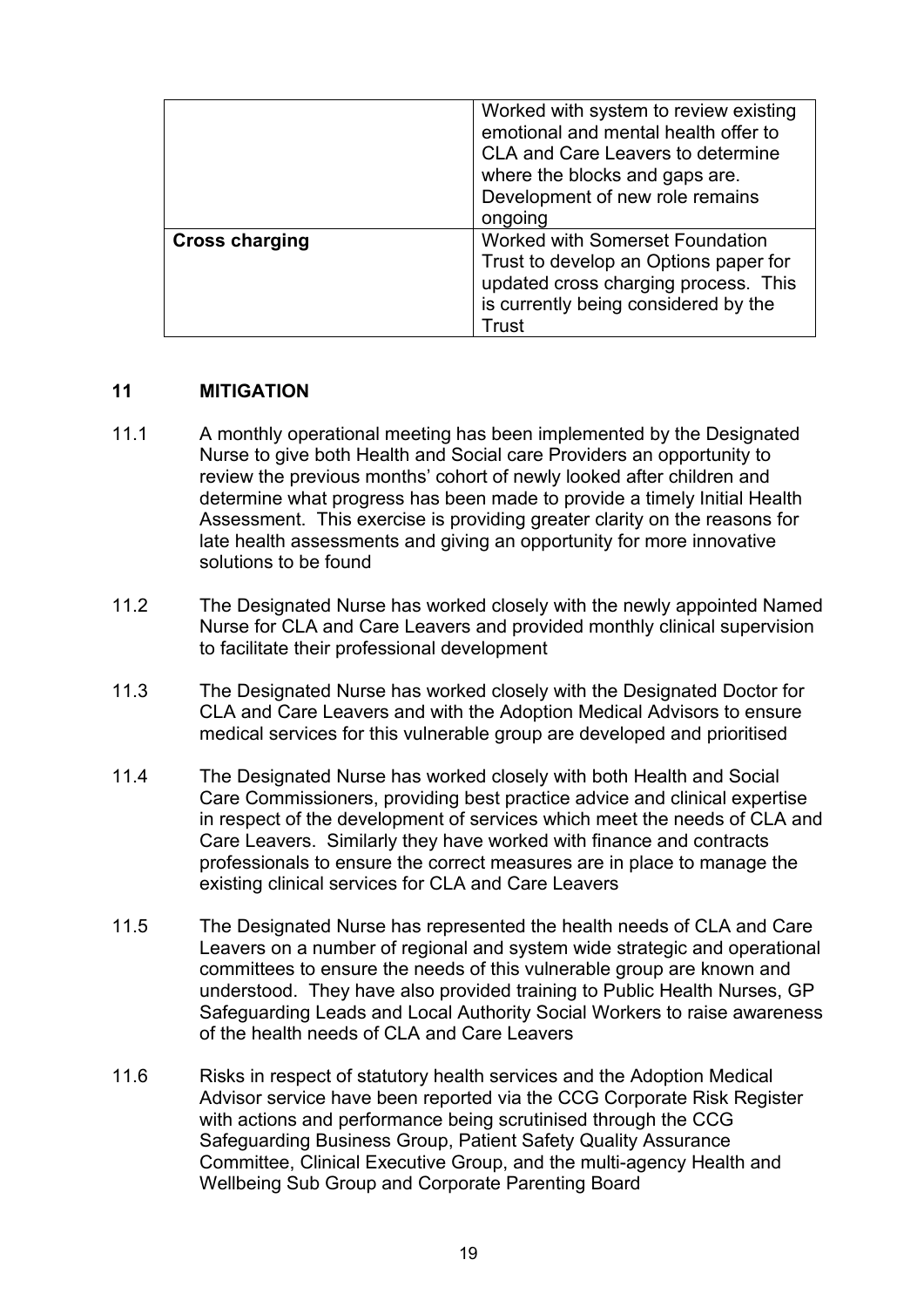# **12 PROGRESS AGAINST OBJECTIVES FOR 2020 / 2021**

12.1 The following objectives were identified for completion in 2020/2021:

- Fully implement Year 1 of the CLA and Care Leavers Investment and Transformation plan:
	- o Induct the newly appointed Named Nurse **ACHIEVED**
	- $\circ$  Recruit to additional nursing post with lead for mental health  $-$ **ONGOING –** *system wide work underway to determine best use of this investment*
	- o Expand capacity in both Somerset and Yeovil District Hospital Foundation Trusts to ensure statutory medical services to CLA are offered 52 weeks of the year rather than the current 42 weeks – **ACHIEVED AND ONGOING –** *52 week investment for statutory health assessments agreed and monthly monitoring of performance ongoing*
- Work with both Health Providers and the Local Authority to improve delivery of timely and high quality statutory health services to CLA as per the schedule below:

| <b>Assessment</b>                         | <b>Performance</b><br>indicator                                                                      | <b>Target</b>     | <b>Actual</b><br>performance at<br>target date |
|-------------------------------------------|------------------------------------------------------------------------------------------------------|-------------------|------------------------------------------------|
| <b>Initial Health</b>                     | 50%                                                                                                  | December 2020     | 40%                                            |
| Assessments                               | 75%                                                                                                  | <b>March 2021</b> | 61.9%                                          |
|                                           | 90%                                                                                                  | <b>June 2021</b>  | <b>TBA</b>                                     |
| <b>Review Health</b><br>Assessments       | 90%                                                                                                  | December 2020     | 88.4%                                          |
| <b>Adoption Medical</b><br><b>Reviews</b> | 90% of Reviews to be<br>completed within one<br>month of receipt of<br>request by Local<br>Authority | March 2021        | <b>ACHIEVED</b>                                |

- Centralise the health assessment booking administration role within the CLA Health Team to improve the timeliness of statutory health assessments *by December 2020 –* **POSTPONED UNTIL APRIL 2021 DUE TO PANDEMIC PRESSURES**
- Work with both Health Providers to roll out the CLA and Care Leavers Activity and Performance Dashboard to Somerset Providers *from April 2020* **– ACHIEVED –** *dashboard provided to CCG on monthly basis*
- Work with both CCG and Local Authority commissioners to consider the future of CLA and Care Leaver services in Somerset, specifically
	- o Identify joint commissioning opportunities
	- o Build capacity in CLA medical services
	- o Build capacity in the Adoption medical services and consider development of a jointly commissioned CLA Nurse for Adoption
	- o Development of emotional and mental health pathway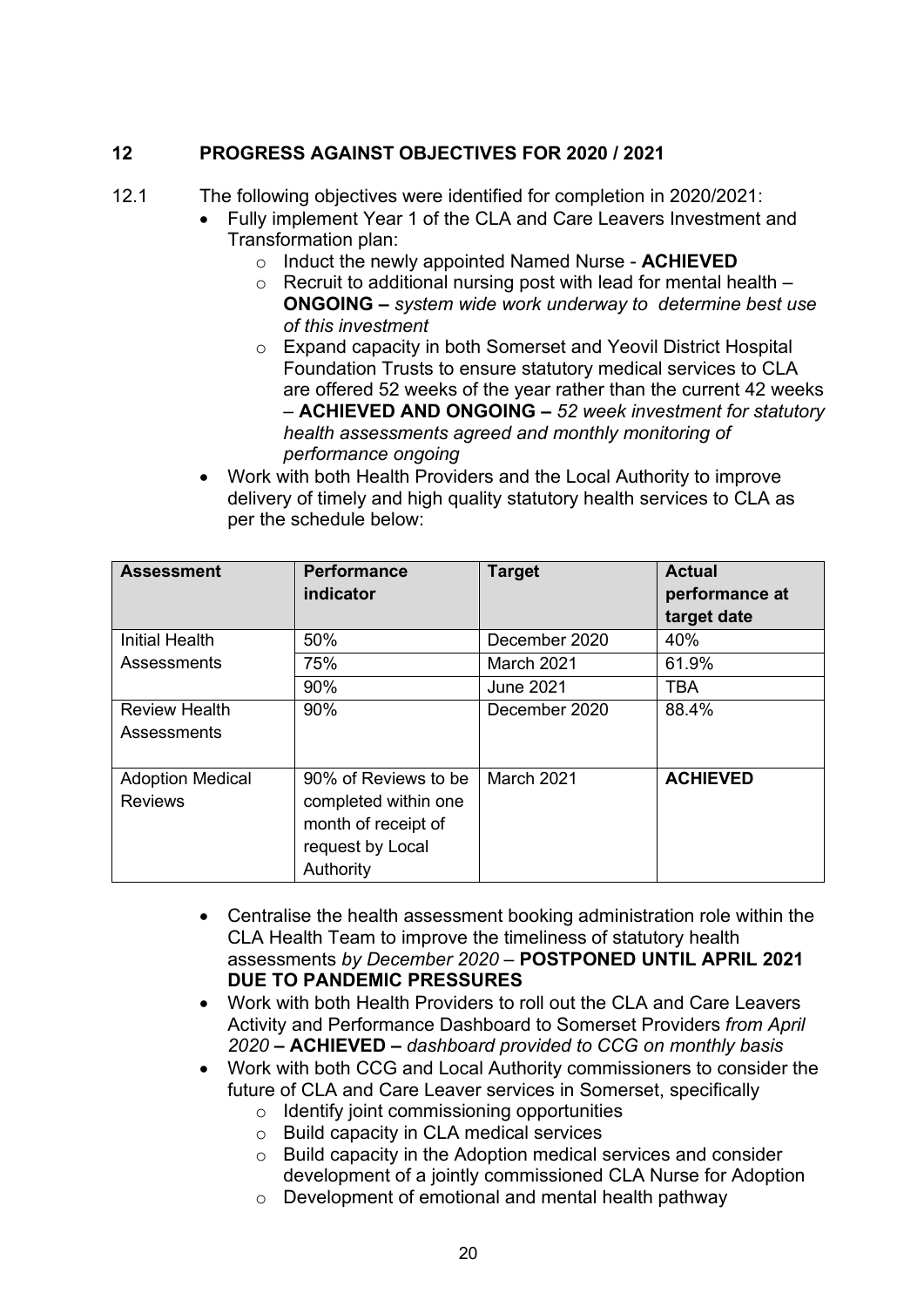- o Development of system wide data collection and reporting system **- ONGOING** *– Designated Nurse working with both CCG and Somerset County Council Commissioners to progress this work stream*
- Work with the Designated Clinical Officer for SEND to ensure the needs of CLA and Care Leavers are fully considered in all service redesign and that EHCPs contain information from the most up-to-date statutory Health Assessment *by September 2020* **- ACHIEVED**
- Work with Somerset Foundation Trust to support and develop the newly appointed Named Nurse for CLA and Care Leavers **– ACHIEVED AND ONGOING** *– Designated Nurse continues to provide regular and ad hoc supervision to Named Nurse*
- Finalise the Medical and Nursing Service Specifications and achieve consensus and sign off by both Somerset NHS Foundation Trust and Yeovil District Hospital NHS Foundation Trust *by December 2020 –*  **ACHIEVED –** *contract negotiations on hold due to pandemic but service specifications now ready for when negotiations resume*

# **13 OBJECTIVES FOR 2021 / 2022**

- 13.1 The following objectives have been identified for completion in 2021/2022:
	- Fully implement Year 2 of the CLA and Care Leavers Investment and Transformation plan:
		- o Develop a job description, recruit and induct a Named Doctor for CLA and Care Leavers
		- o Work with Somerset NHS Foundation Trust to ensure their overall nursing and administrative capacity correlates with the Year 2 investment given recent significant changes to personnel within the CLA Nursing Team
		- o Resolve and finalise commissioning issues in respect of system wide Agency Medical Advisor service
	- Continue to work collaboratively with local Health Providers to ensure there is continuous quality and performance improvement in commissioned services delivery
	- Work with Somerset NHS Foundation Trust and Somerset County Council to successfully implement and embed a Health based statutory health assessment booking system with the aim of improving the timeliness of health assessments and providing improved data in respect of performance
	- Work with CCG Commissioners and Maternity Providers to facilitate the statutory provision of obstetric and neonatal information for children who become looked after and those with a care plan for adoption
	- Finalise work with system partners to determine best use of additional CCG investment to improve the emotional and mental health of CLA and Care Leavers and develop an emotional and mental health pathway
	- Continue work with system partners in respect of joint commissioning opportunities
	- Continue work with Somerset NHS Foundation Trust to resolve cross charging issues for statutory health assessment work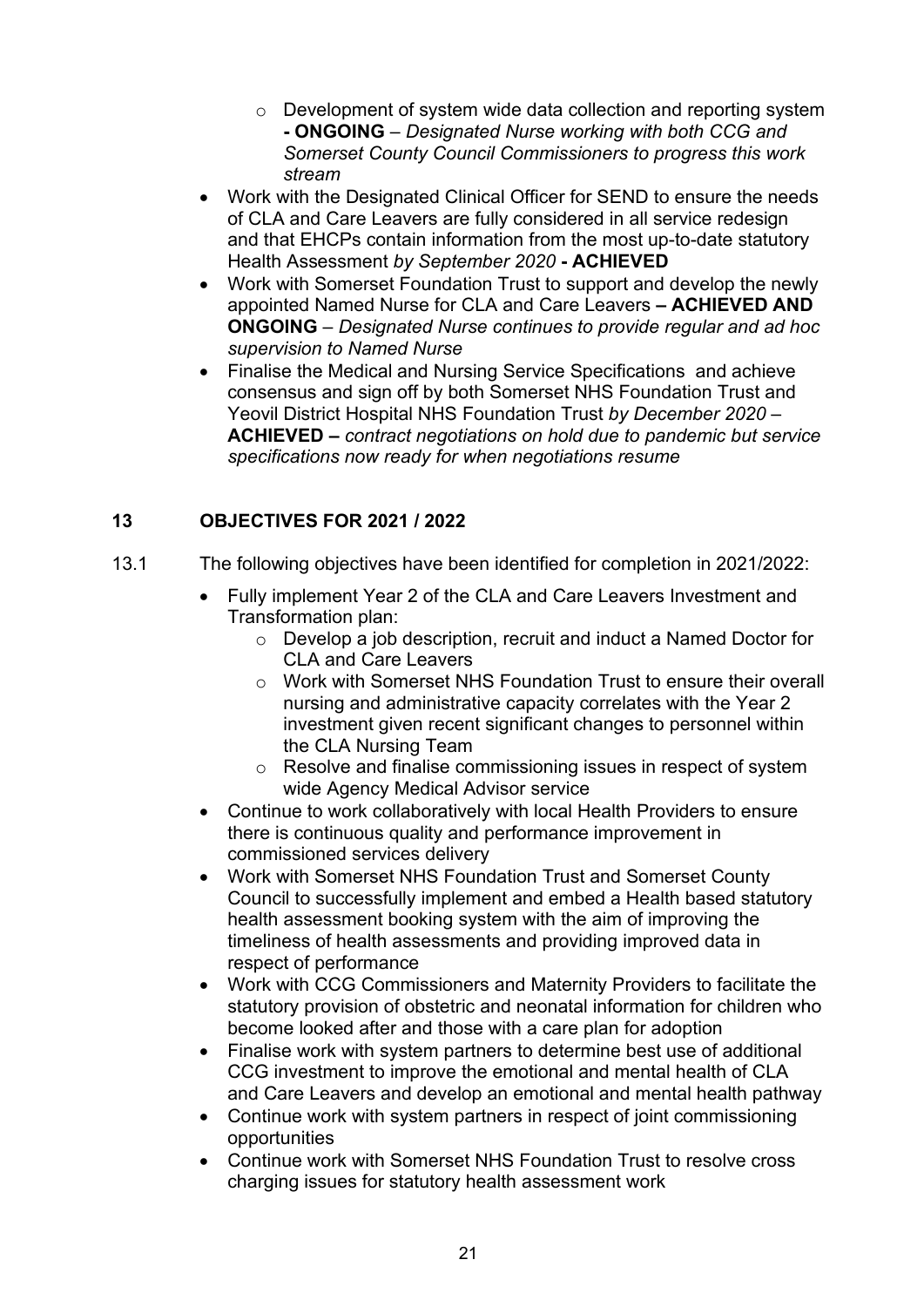- Continue to work collaboratively with Safeguarding Designates and wider Health and Social Care partners to ensure safeguarding is embedded in the Somerset Integrated Care System
- Continue to support the safeguarding training function of safeguarding Designates within the CCG, ensuring that CLA and Care Leavers has equal weight in any safeguarding training developed and delivered

### **14 CONCLUSION**

- 14.1 Commissioners of health services have a duty to ensure that all NHS Trusts recognise the importance of robust and effective arrangements in place to safeguard and protect children and young people across Somerset, and to provide assurance that they are fulfilling its statutory responsibilities for Safeguarding Children under section 11 of the Children Act 1989 (2004).
- 14.2 Given the complexity of the systems and processes in place across the system to provide timely, high quality and responsive health services to CLA and Care Leavers, it is perhaps not surprising that the pace of improvement can often appear to be frustratingly slow. However significant progress has been made in 2020 / 2021 to ensure this most vulnerable cohort of children achieve their full potential and leave the care system physically and emotionally well in order to meet the challenges of the next stages of their lives. It is hoped that 2021 / 2022 objectives will continue to take forward the progress that has been made this year to fulfil our statutory and strategic objectives.
- 14.3 The CCG are requested to **note** the contents of this report.

#### **15 APPENDICES**

#### **Appendix 1: GLOSSARY OF TERMS**

| <b>CCG</b>   | <b>Clinical Commissioning Group</b>            |
|--------------|------------------------------------------------|
| <b>CDOP</b>  | <b>Child Death Overview Panel</b>              |
| <b>CDR</b>   | <b>Child Death Review</b>                      |
| <b>CE</b>    | <b>Child Exploitation</b>                      |
| <b>CLA</b>   | <b>Children Looked After</b>                   |
| <b>CLAS</b>  | <b>Children Looked After and Safeguarding</b>  |
| <b>CPB</b>   | <b>Corporate Parenting Board</b>               |
| <b>CQC</b>   | <b>Care Quality Commission</b>                 |
| <b>CSE</b>   | <b>Child Sexual Exploitation</b>               |
| <b>CYP</b>   | <b>Children and Young People</b>               |
| <b>ESR</b>   | <b>Electronic Staff Record</b>                 |
| <b>FGM</b>   | <b>Female Genital Mutilation</b>               |
| <b>GP</b>    | <b>General Practitioner</b>                    |
| <b>HWB</b>   | <b>Health and Wellbeing</b>                    |
| <b>JTAI</b>  | <b>Joint Targeted Area Inspection</b>          |
| <b>MARAC</b> | <b>Multi-Agency Risk Assessment Conference</b> |